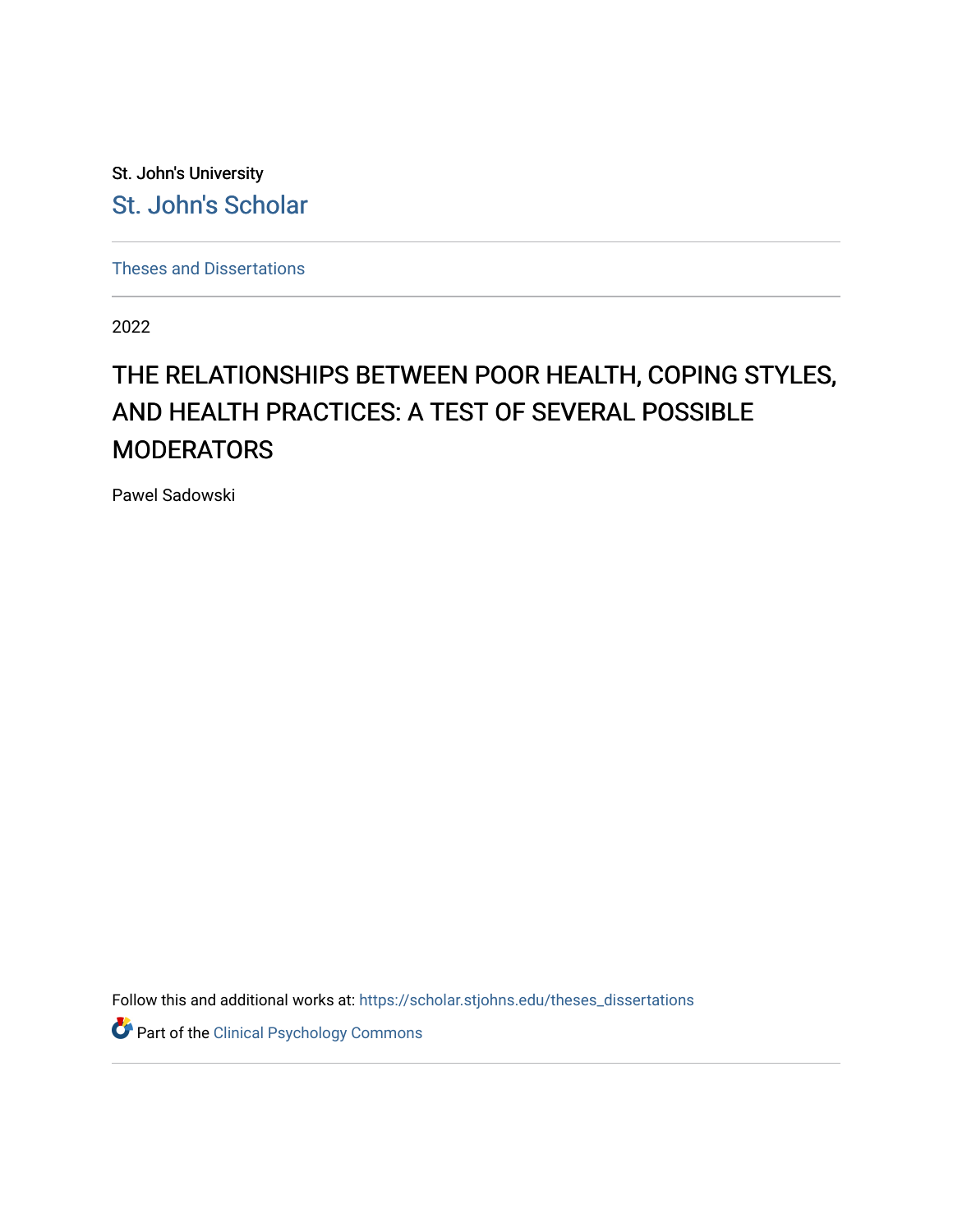### THE RELATIONSHIPS BETWEEN POOR HEALTH, COPING STYLES, AND HEALTH PRACTICES: A TEST OF SEVERAL POSSIBLE MODERATORS

A thesis submitted in partial fulfillment of the requirements for the degree of

MASTER OF ARTS

to the faculty of the

### DEPARTMENT OF PSYCHOLOGY

of

### ST. JOHN'S COLLEGE OF LIBERAL ARTS AND SCIENCES

at

ST. JOHN'S UNIVERSITY

New York

by

Pawel Sadowski

 $\mathcal{L}_\text{max}$  and the contract of the contract of the contract of the contract of the contract of the contract of

Date Submitted \_\_\_\_\_\_\_\_\_\_\_\_\_\_\_\_\_\_\_\_\_\_\_\_ Date Approved \_\_\_\_\_\_\_\_\_\_\_\_\_\_\_\_\_\_\_\_\_\_\_\_\_\_

Pawel Sadowski Dr. William F. Chaplin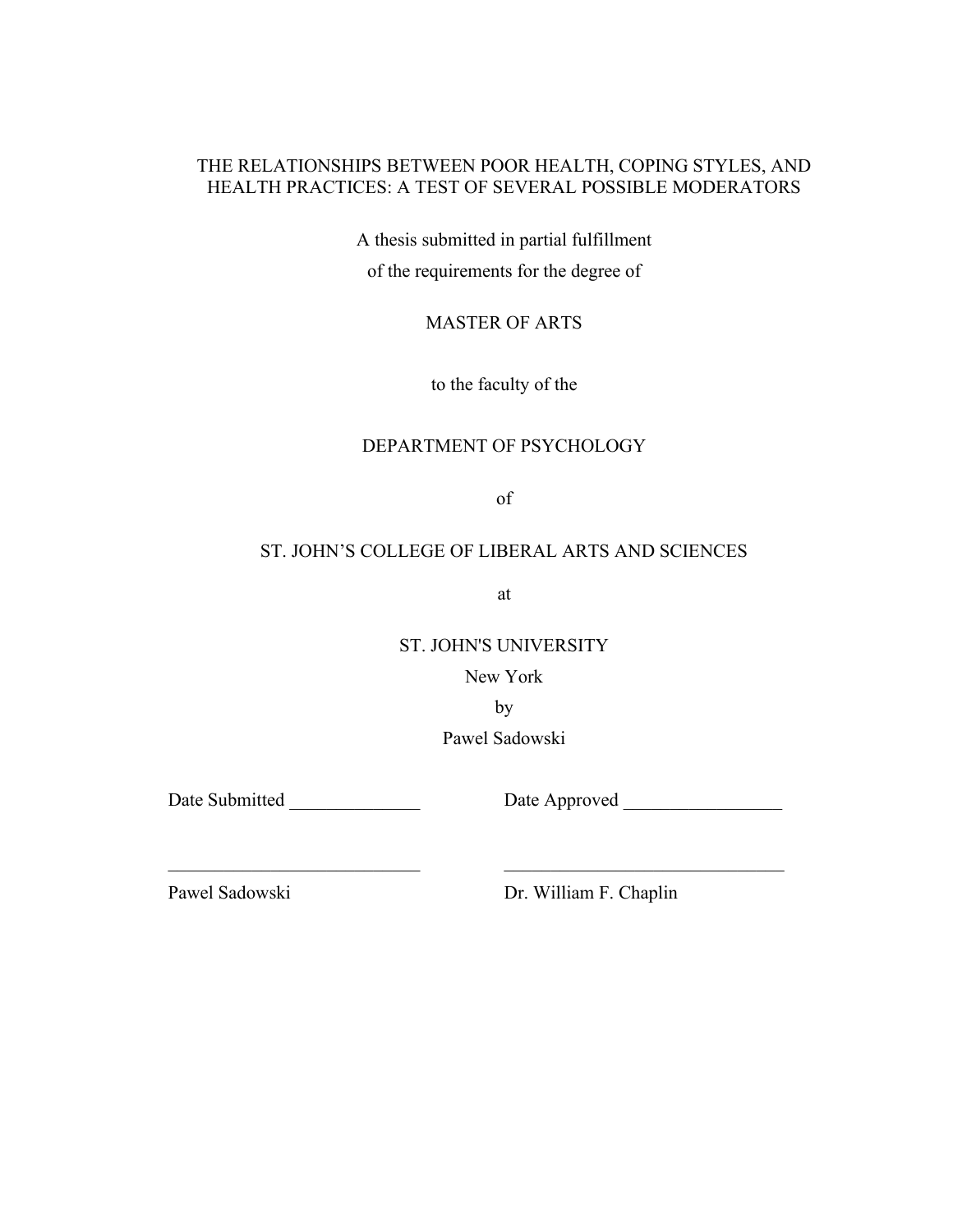**© Copyright by Pawel Sadowski 2022**

**All Rights Reserved**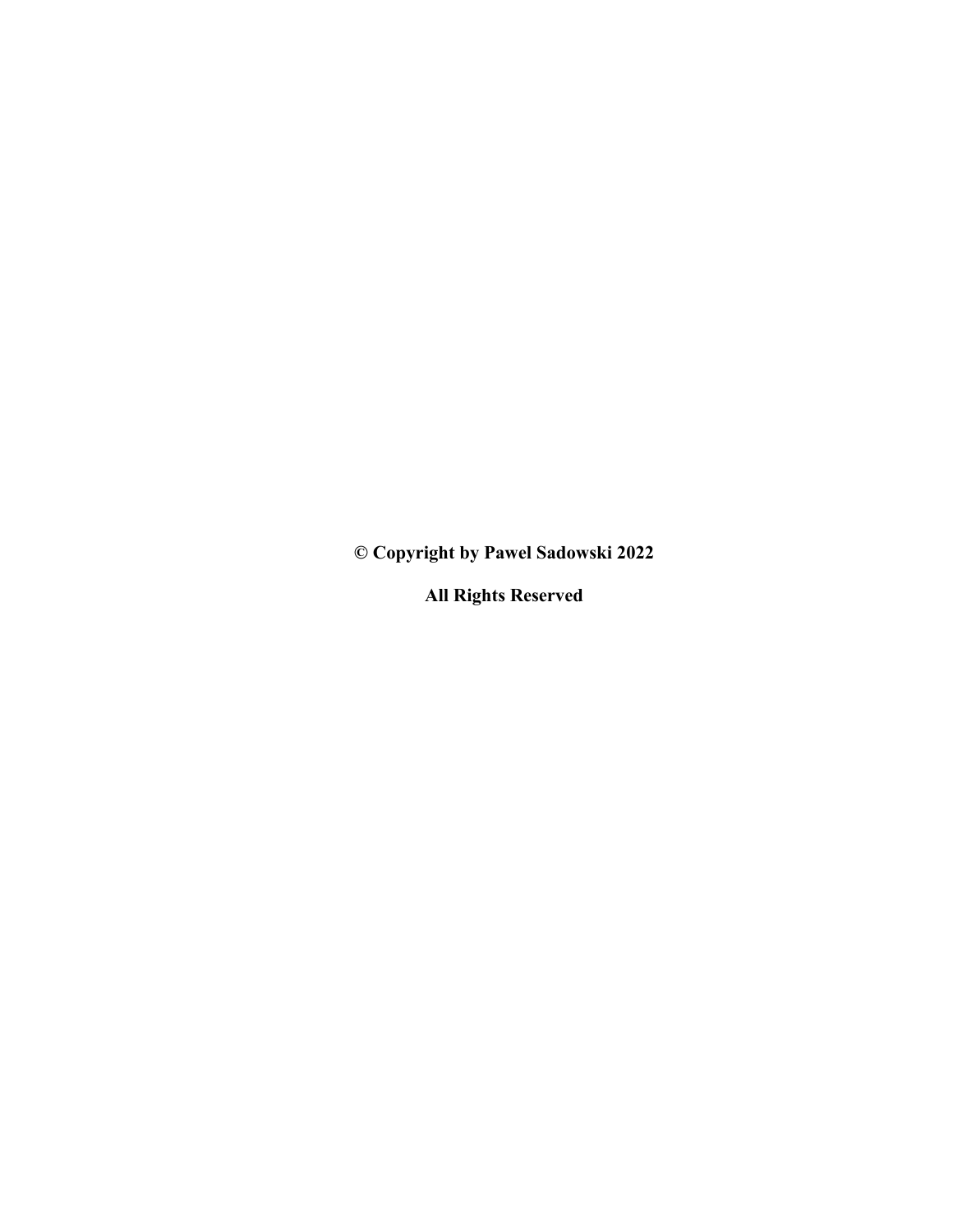#### **ABSTRACT**

### THE RELATIONSHIPS BETWEEN POOR HEALTH, COPING STYLES, AND HEALTH PRACTICES: A TEST OF SEVERAL POSSIBLE MODERATORS

Pawel Sadowski

This study sought to examine the relationship between poor health and coping styles and the relationship between poor health and health practices. Another goal of this study was to observe if variables such as depression, religiosity, and locus of control might serve as moderators of these relationships. The participants and data used in this study were from the Eugene-Springfield Community Sample. The materials used included the Health Practices Questionnaire (HPQ), the Personal Attribute Survey (PAS), the Comprehensive Health Survey (CHS), and the Experimental Personality Survey (EPS). Structural equation modeling was used to analyze the data. The results revealed that poor health was positively associated with distraction coping, instrumental coping, emotional-preoccupation coping, and health practices. Furthermore, depression was positively associated with emotional-preoccupation coping; religiosity was positively associated with distraction coping, palliative coping, and instrumental coping as well as health practices; and locus of control was negatively associated with emotionalpreoccupation coping. No moderating effect of depression, religiosity, or locus of control was found on the relationships between poor health, coping styles, and health practices.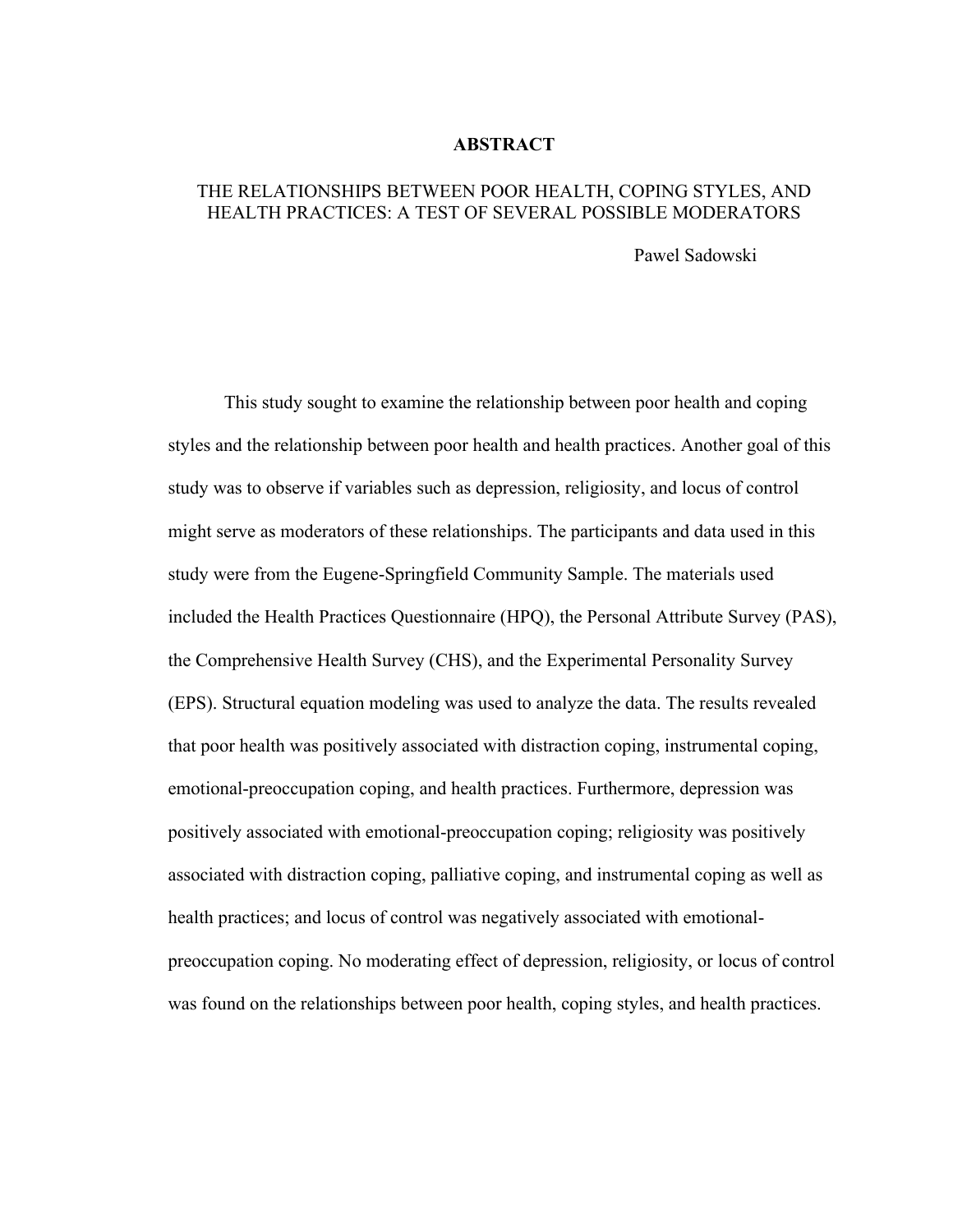#### **ACKNOWLEDGMENTS**

<span id="page-4-0"></span>First, I would like to thank God for His many blessings and for leading me to the completion of this master's thesis. I would also like to thank Dr. William F. Chaplin for his advice and guidance throughout the process of writing this thesis. I also express my thanks to Dr. Allison J. Jaeger for her suggested revisions. I would also like to thank Dr. Lewis R. Goldberg and everyone who worked to make the data used in this study available online. I am also grateful to my family and friends for their support and encouragement.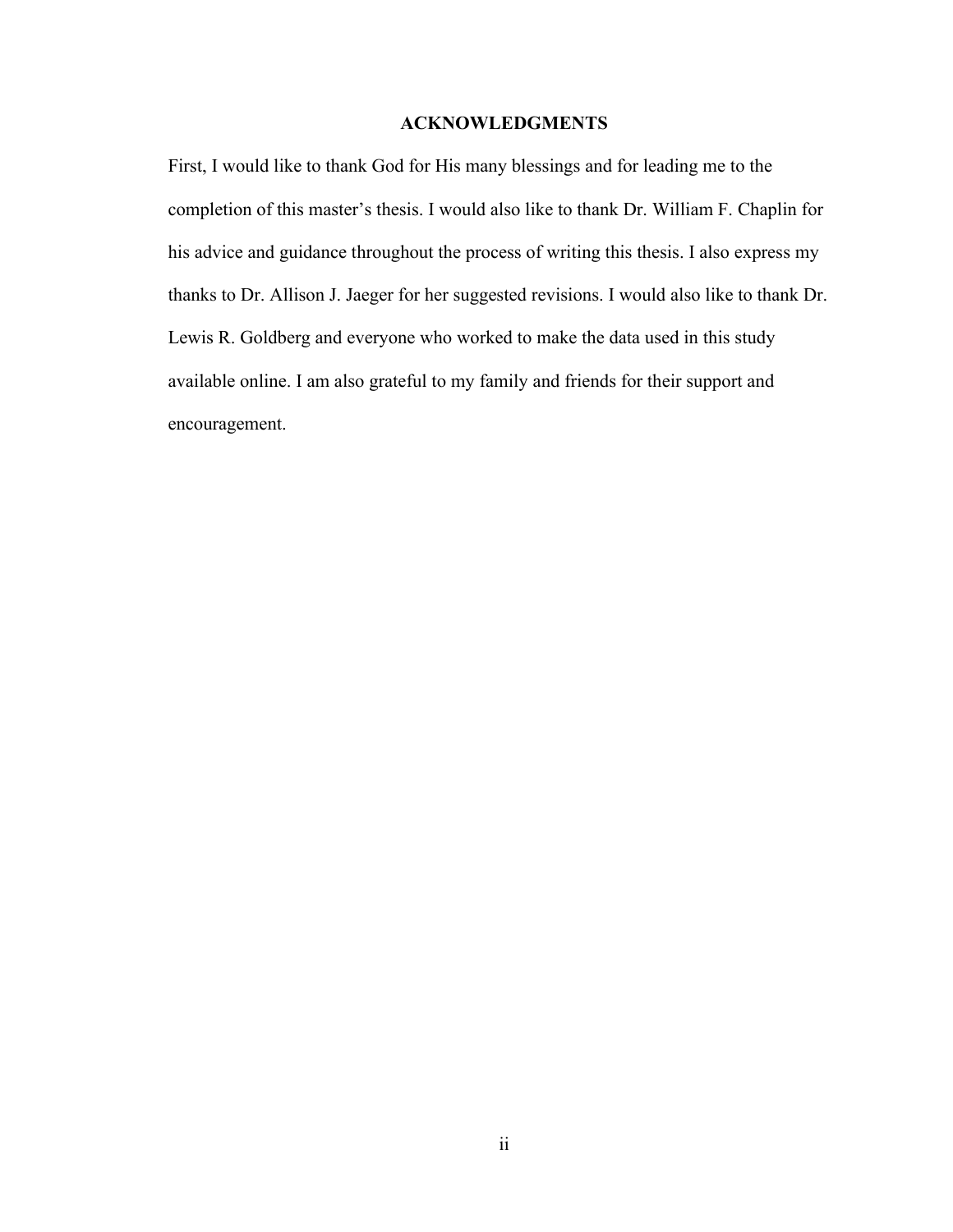### **TABLE OF CONTENTS**

<span id="page-5-0"></span>

| Potential Moderators of the Relationships Between Poor Health, Coping Styles, and |  |
|-----------------------------------------------------------------------------------|--|
|                                                                                   |  |
|                                                                                   |  |
|                                                                                   |  |
|                                                                                   |  |
|                                                                                   |  |
|                                                                                   |  |
|                                                                                   |  |
|                                                                                   |  |
|                                                                                   |  |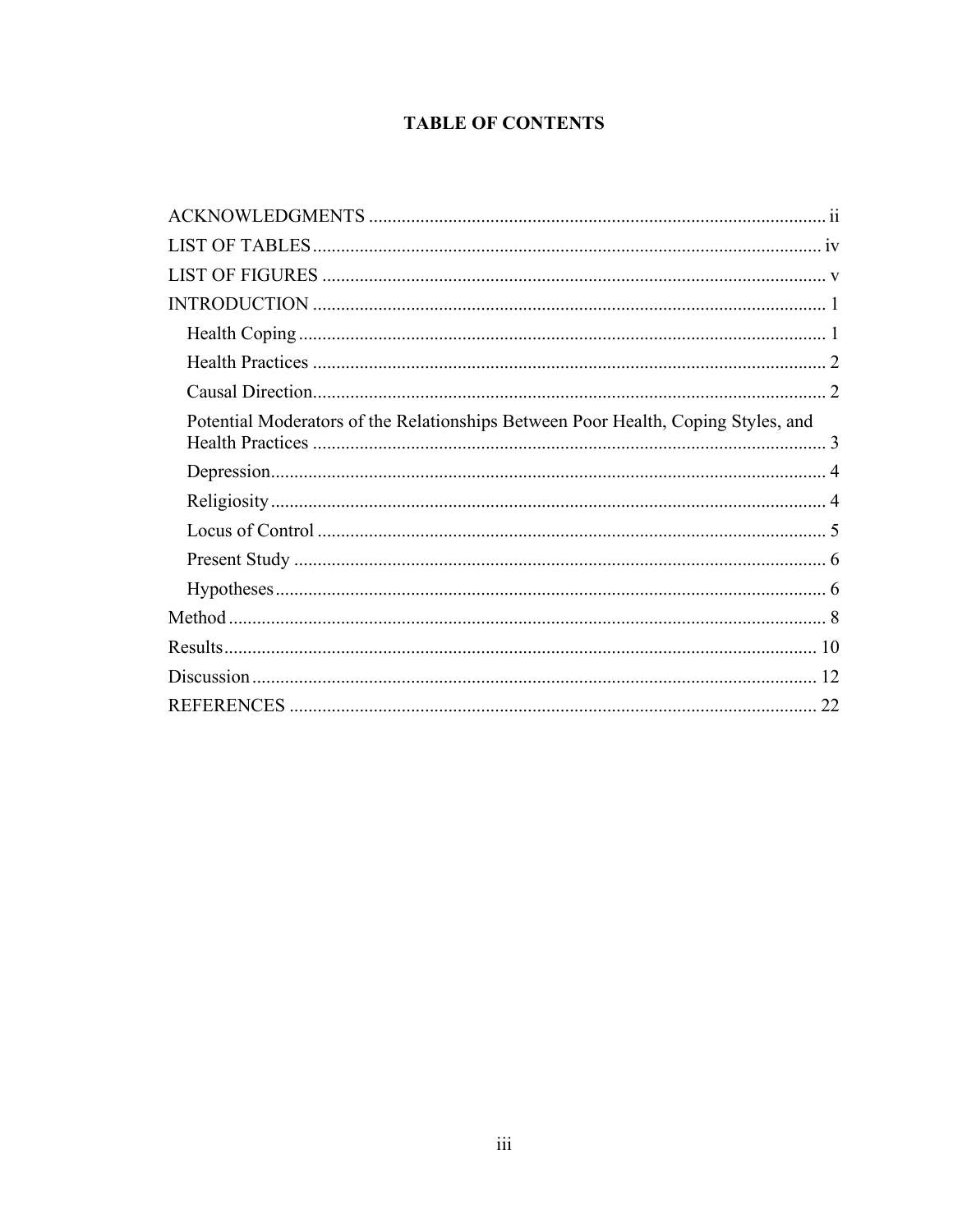### **LIST OF TABLES**

| Table 2. |                                                        |    |
|----------|--------------------------------------------------------|----|
| Table 3. | Moderator Analysis: Poor Health, Coping Styles, Health |    |
|          |                                                        | 16 |
| Table 4. | Moderator Analysis: Poor Health, Coping Styles, Health |    |
|          |                                                        | 17 |
| Table 5. | Moderator Analysis: Poor Health, Coping Styles, Health |    |
|          |                                                        | 18 |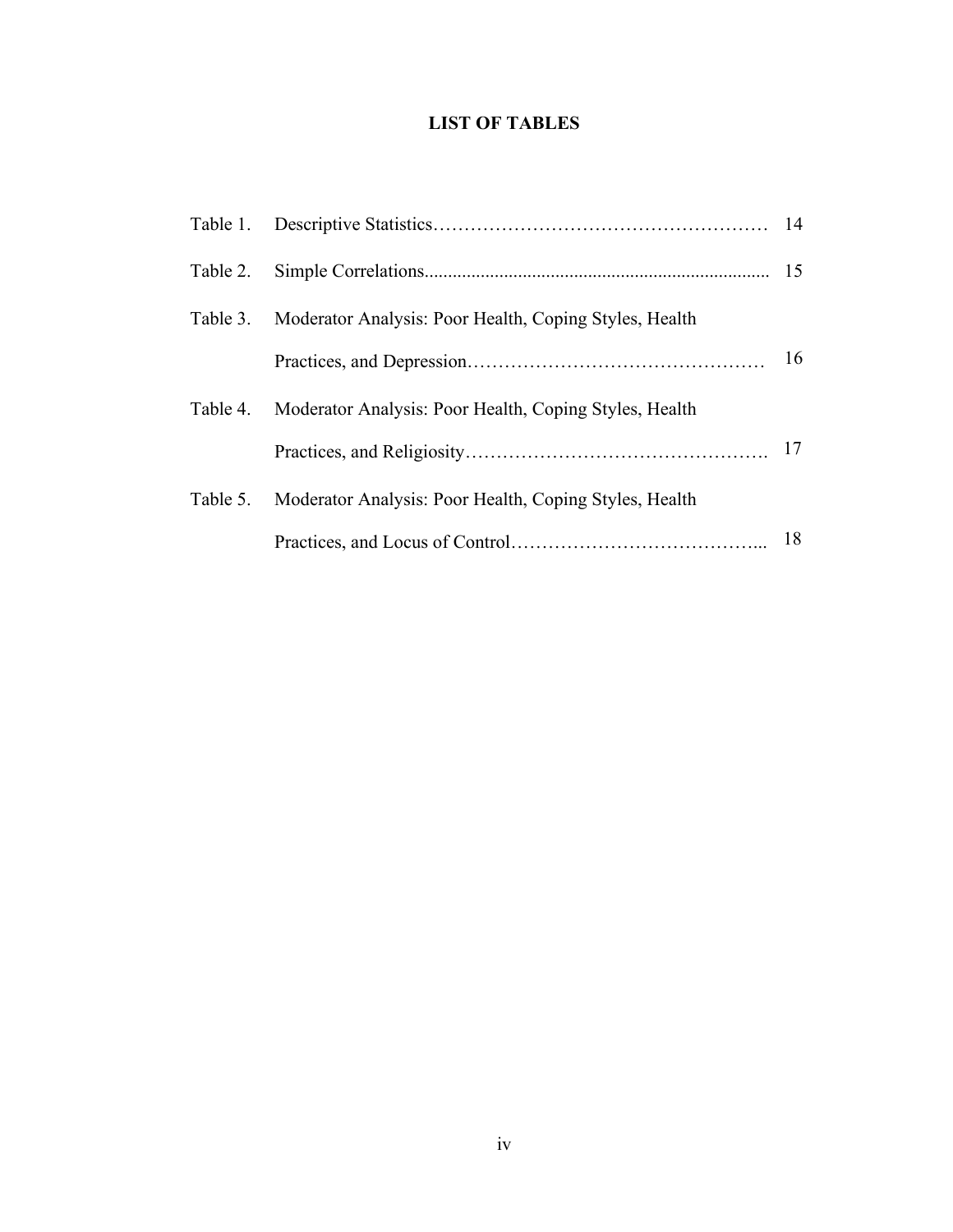### **LIST OF FIGURES**

<span id="page-7-0"></span>

| Figure 1. Associations between Poor Health, Coping Styles, Health |    |
|-------------------------------------------------------------------|----|
|                                                                   | 19 |
| Figure 2. Associations between Poor Health, Coping Styles, Health |    |
|                                                                   | 20 |
| Figure 3. Associations between Poor Health, Coping Styles, Health |    |
|                                                                   |    |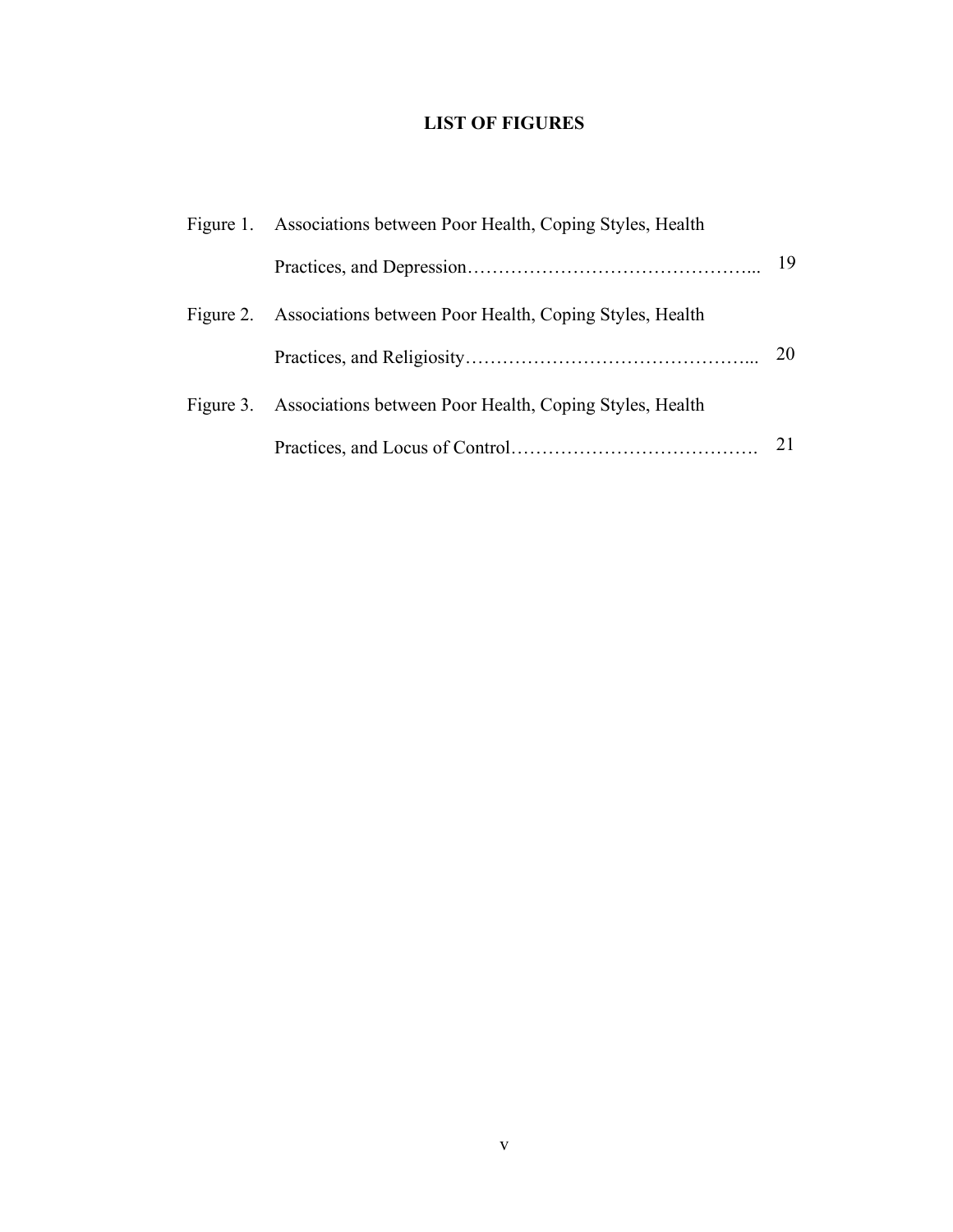#### **INTRODUCTION**

<span id="page-8-0"></span>Based off data drawn from the 2018 National Health Interview Survey, Boersma et al. (2018) estimated that 51.8% of adults in the U.S. had a chronic condition including, but not limited to, cancer, hypertension, or stroke. Additionally, it was estimated that 27.2% of adults in the U.S. had several chronic conditions (Boersma et al., 2018). These estimates indicate that there is a high prevalence of chronic conditions and a moderate prevalence of multiple chronic conditions among U.S. adults. It is possible that having a chronic condition influences how an individual copes with that condition and the health practices they engage in. In turn, the coping styles and health practices can potentially reduce or eliminate the negative effects of that condition.

#### **Health Coping**

<span id="page-8-1"></span>Previous research has demonstrated that coping styles play an important role in influencing health outcomes (Olff et al., 1993; Park & Adler, 2003). Endler et al. (1998) define coping as behavioral and cognitive attempts to adjust external or internal factors. In their research, Olff et al. (1993) observed that "instrumental mastery-oriented coping" moderated the relationship between stressful situations and subjective measures of health. Their results illustrated that individuals who scored high on instrumental coping were less likely to report health complaints when encountering stressful experiences compared to individuals who scored low on instrumental coping. Another study carried out by Park and Adler (2003) revealed that first year medical students who engaged in problemfocused coping and emotion-focused coping experienced fewer negative changes in their health. These findings illustrate a clear relationship between coping and health. In a literature review written by Endler et al. (1993), the authors mention that the literature on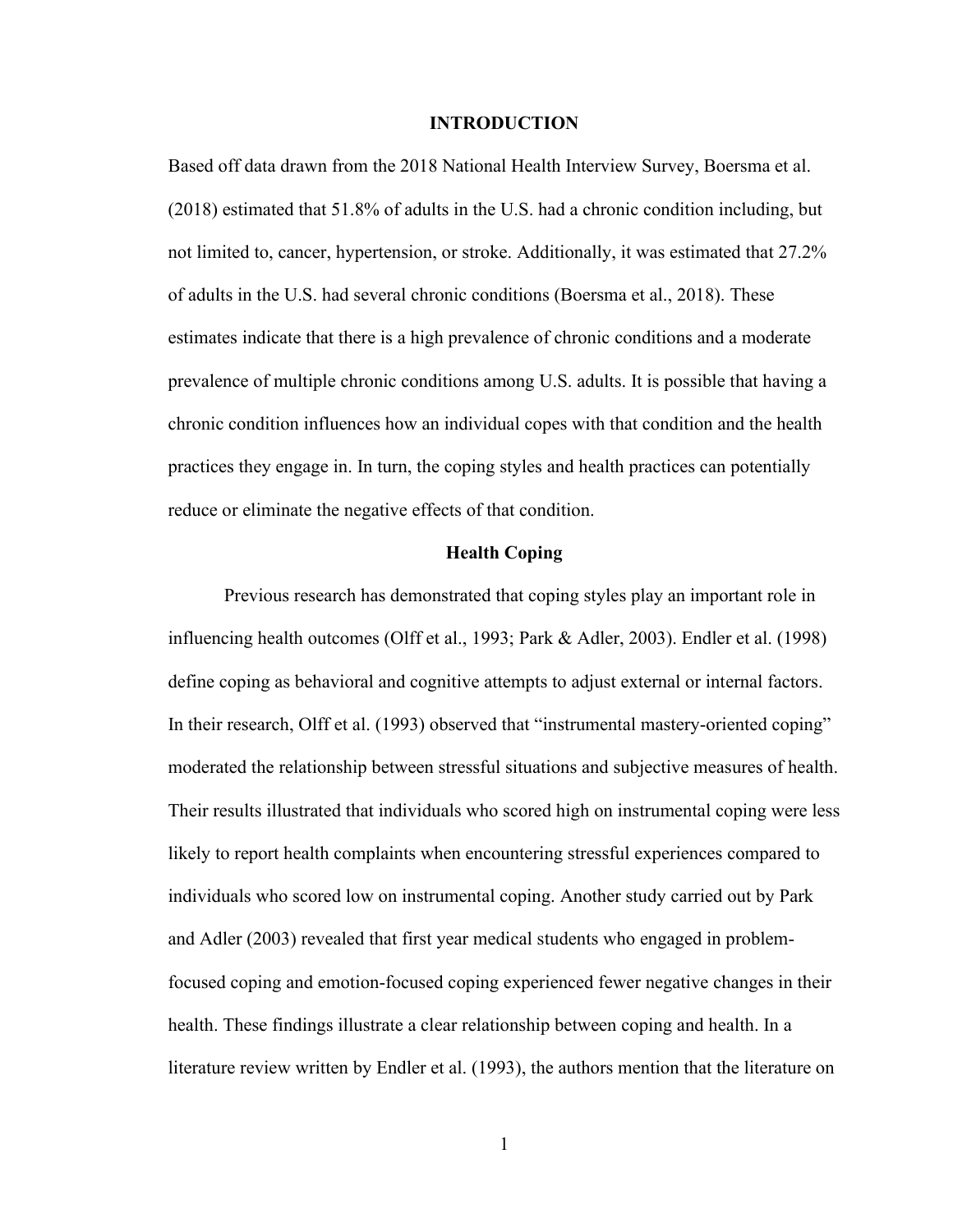coping fails to observe issues with coping among individuals who are medically ill. This also seems to be the case today as much of the literature does not examine the relationship between chronic poor health and health coping styles among adults. As a result, it would be beneficial for research to examine how individuals with chronic health conditions cope with these conditions.

#### **Health Practices**

<span id="page-9-0"></span>Researchers have found that health practices can also have an influence on health outcomes (Cwikel et al., 1988; Cooper et al., 2020). Cwikel et al. (1988) discovered that better health practices, including activities such as sleeping for 7-8 hours each night and regular exercise, were predictive of less chronic health conditions and more positive health ratings. On the other hand, poor health practices, which included activities such as smoking cigarettes and excessive alcohol use, were found to contribute to chronic illness (Cwikel et al., 1988). Similarly, research carried out by Cooper et al. (2020) revealed an association between higher engagement in healthy behaviors and lower risk for unfavorable health outcomes. Previous research has also demonstrated that individuals with lower levels of knowledge regarding health behaviors had a greater likelihood of reporting that they have at least one chronic illness (Stanton et al., 2016). This demonstrates the importance of health practices in influencing health outcomes.

#### **Causal Direction**

<span id="page-9-1"></span>Historically, coping, good health practices and depression have been viewed as "causes" of health and our initial conceptual model was based on this view. Specifically, this study sought to explain how depression might influence health outcomes, coping styles, and health practices as well as how religiosity might serve as a moderator in the

2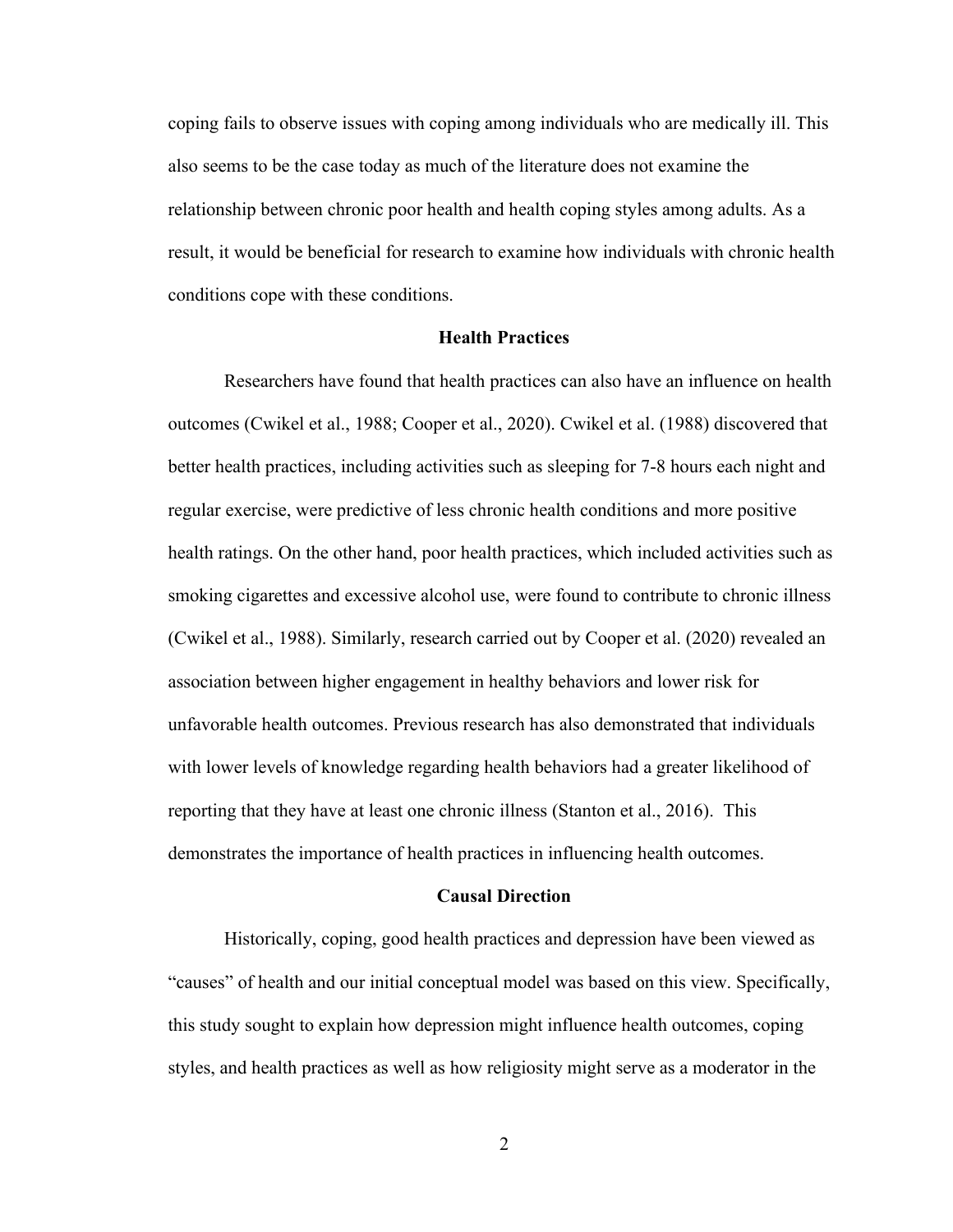relationships between these variables. It was expected that depression would have a direct and indirect effect on health outcomes by influencing coping styles and health practices. Additionally, it was expected that coping would have a direct and indirect effect on health outcomes by influencing health practices. However, this conceptualization was not supported by our initial analyses where, contrary to the general view that coping and good health practices lead to fewer health problems, we found that coping and better health practices were *positively* related to chronic health problems and depression was negatively associated with health problems. That is, at least for chronic health problems, it appears the causal direction is reversed. Thus, having a chronic condition may lead people to engage in more coping and better health practices, and these may be moderated by depression, religiosity, and locus of control.

# <span id="page-10-0"></span>**Potential Moderators of the Relationships Between Poor Health, Coping Styles, and Health Practices**

A study by Wink et al. (2005) observed that religiousness served as a buffer against depression for individuals who suffered from poor physical health in late adulthood. Their results demonstrated that participants with low levels of religiousness and poor physical health had the highest levels of depression. Furthermore, Wink et al. (2005) discovered that the moderating effect of religiousness occurred even when social support was controlled for. Additionally, they found that spirituality, which was operationalized as devotion to religious practices and beliefs that were noninstitutionalized, did not have a moderating effect on the relationship between depression and health. These findings inspired the present study to examine if variables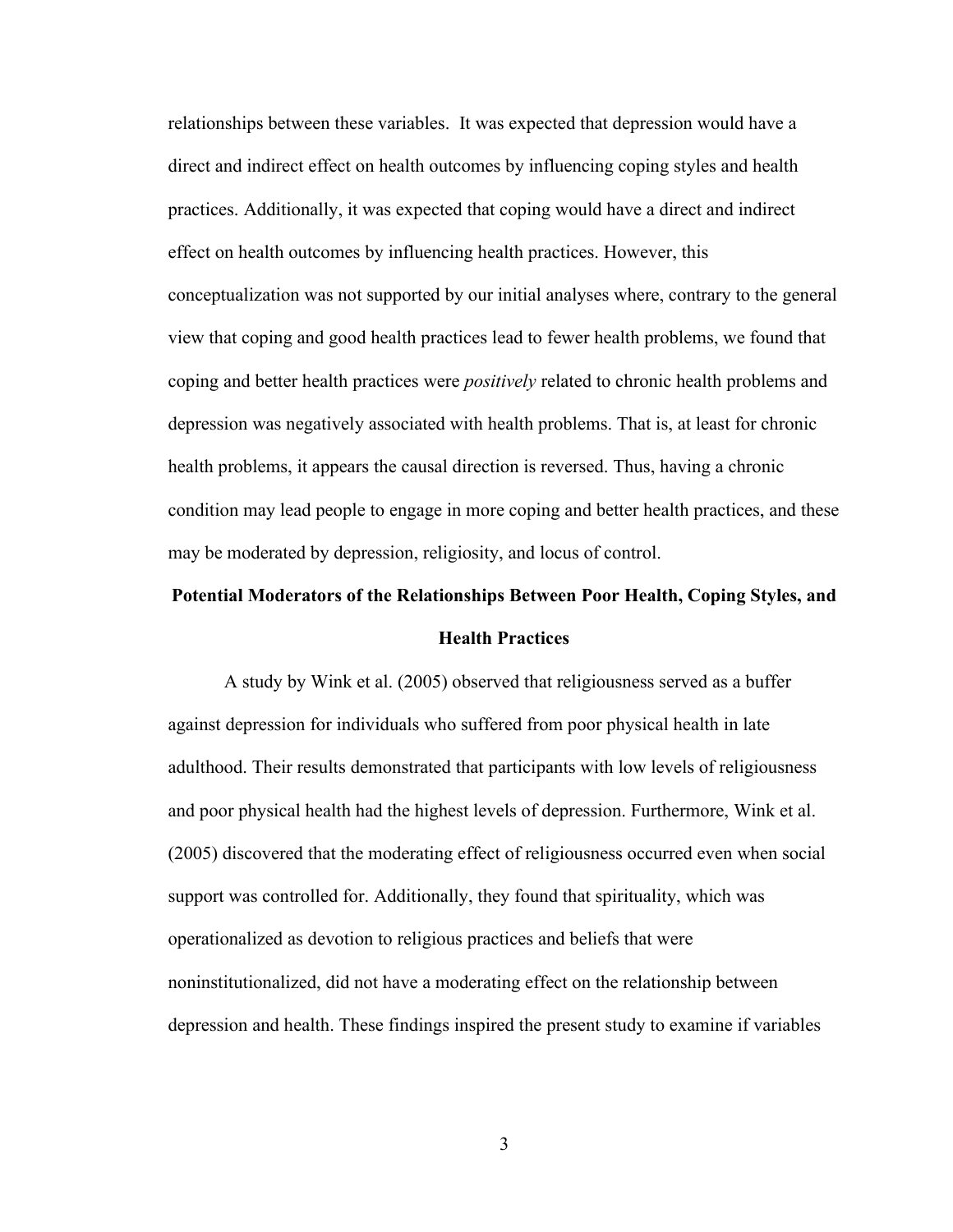such as depression, religiosity, and locus of control can have a moderating effect on the relationships between poor health, coping styles, and health practices.

#### **Depression**

<span id="page-11-0"></span>According to the Global Burden of Diseases, Injuries, and Risk Factors Study 2017, over 264 million people struggle with depression (GBD Disease and Injury Incidence and Prevalence Collaborators, 2018). Additionally, previous research has discovered a negative relationship between self-ratings of health and depression (Gellis  $\&$ Taguchi, 2004; Hossain et al., 2020). Depression, along with anxiety, have also been found to be strong predictors of poorer physical health (Niles & O'Donovan, 2019). Researchers have also observed that depression can be a prodrome of medical disorders including lung cancer, pancreatic cancer, and myocardial infarction (Cosci et al., 2015). Moreover, Rieckmann et al. (2006) found that severity of depression was associated with medication nonadherence. Although much of the literature demonstrates that depression has a negative effect on health and health practices, it does not describe how depression might moderate the relationships between health, coping styles, and health practices.

#### **Religiosity**

<span id="page-11-1"></span>There are some mixed findings when examining the relationships between religiosity, health, and health practices. In their study, Clark et al. (2018) discovered that religious beliefs and behaviors were associated with increases in active spiritual health locus of control. A higher active spiritual health locus of control signified that participants were more likely to feel a sense of responsibility for their health and work to achieve good health outcomes. Rodríguez-Galán and Falcón (2018) observed that religion served as a coping resource for the participants in their study and helped them to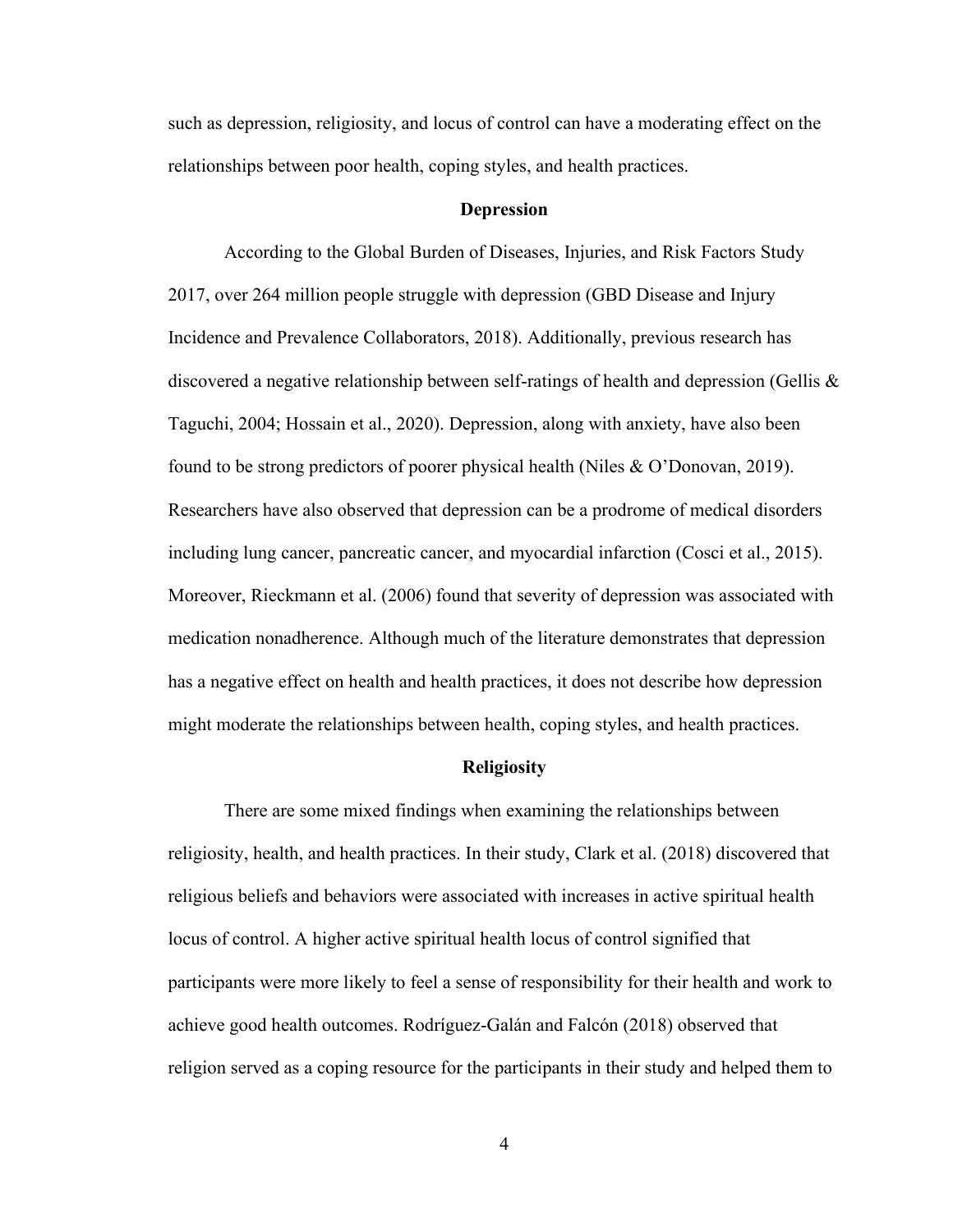deal with issues such as depression and high blood pressure. Additionally, they found that religion positively influenced well-being and promoted healthy behaviors among their participants (Rodríguez-Galán & Falcón, 2018). However, a study done by Speed (2018) revealed that higher levels of church attendance were associated with poorer screening behaviors in general. Moreover, the previously mentioned study done by Clark et al. (2018) also found that religious behaviors were associated with higher levels of passive spiritual health locus of control on some health outcomes. A passive spiritual health locus of control was defined as not taking responsibility for one's health and not engaging in healthy behaviors as a result. Overall, these findings demonstrate that religiosity can either enhance or reduce engagement in health practices which in turn can influence health outcomes. However, the potential moderating effects of religiosity are not examined.

#### **Locus of Control**

<span id="page-12-0"></span>Willis et al. (1997) observed that there was no significant relationship between health locus of control and health outcomes. Additionally, a longitudinal study by Wallhagen et al. (1994) found no relationship between internal health locus of control, which was defined by the belief that an individual is in control of what happens to them, and health behaviors. The only health behavior that internal health locus of control was associated with was a change in eating patterns during illness. However, internal health locus of control was associated with the belief that good health was important (Wallhagen et al., 1994). Other research has demonstrated that internal locus of control was associated with lower levels of self-reported poor health and psychological distress (Gale et al., 2008). Therefore, locus of control is another factor that may or may not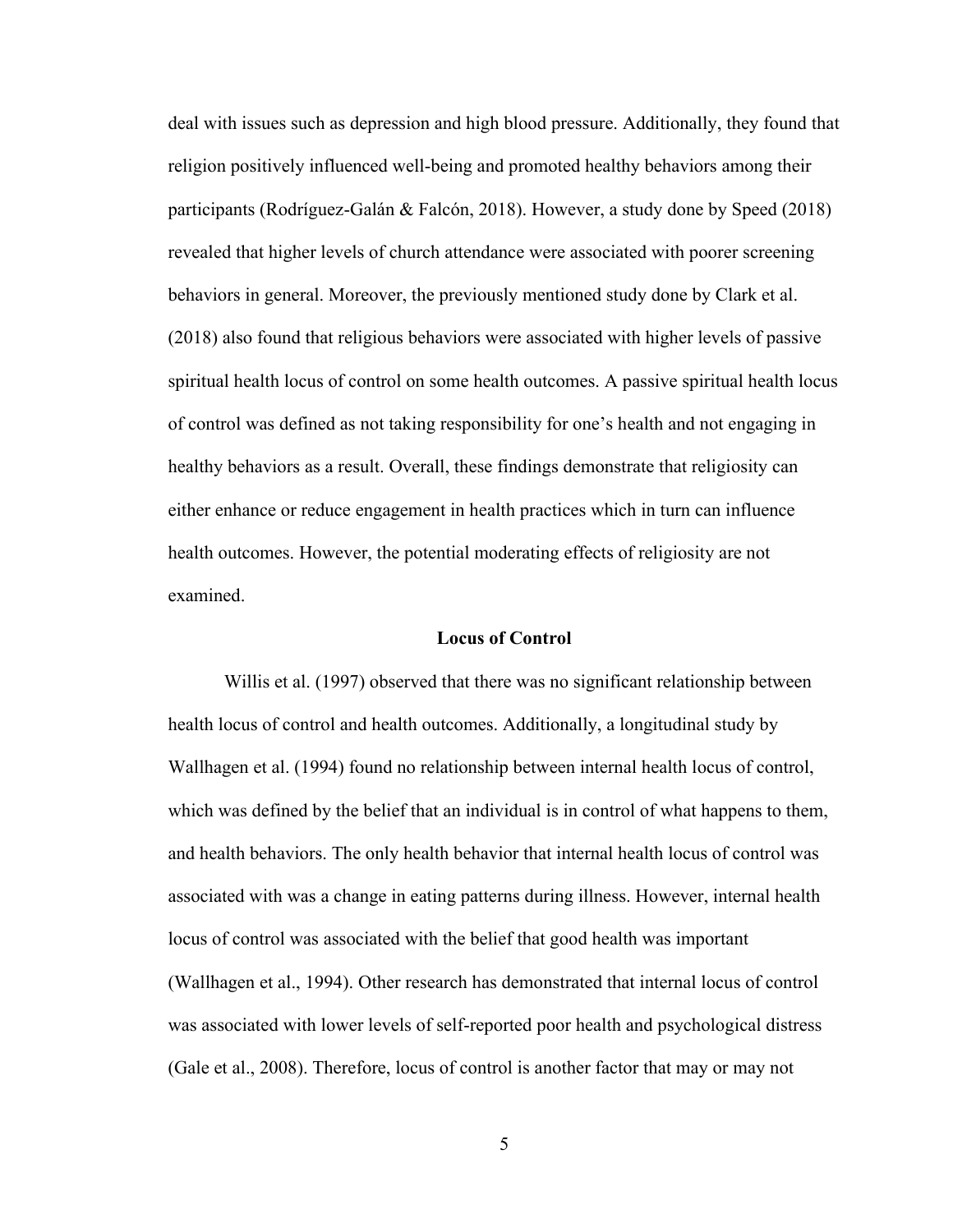influence health outcomes and health practices. Moreover, locus of control could be a factor that might moderate the relationships between poor health, coping, and health practices.

#### **Present Study**

<span id="page-13-0"></span>The present study seeks to examine the relationship between poor health and health coping styles and the relationship between poor health and engagement in health practices. Poor health was defined as having one or more of the following conditions: heart disease, stroke, high blood pressure, high cholesterol, diabetes, and cancer. The health coping styles included distraction coping, instrumental coping, palliative coping, and emotional-preoccupation coping. Health practices include activities such as eating a balanced diet, getting enough sleep, and exercising. This study also seeks to observe if factors such as depression, religiosity, and locus of control can serve as moderators in the relationships between poor health, coping styles, and health practices.

#### **Hypotheses**

<span id="page-13-1"></span>The first hypothesis is that poor health will be associated with more engagement in the various coping styles and health practices. The second hypothesis is that depression will be associated with distraction and emotional preoccupation coping while moderating the relationship between poor health and coping styles and the relationship between poor health and health practices. The third hypothesis is that religiosity will be associated with instrumental and palliative coping while moderating the relationship between poor health and coping styles and the relationship between poor health and health practices. Additionally, we wanted to explore if another variable, locus of control, would have any moderating effects on the relationships between poor health, coping styles, and health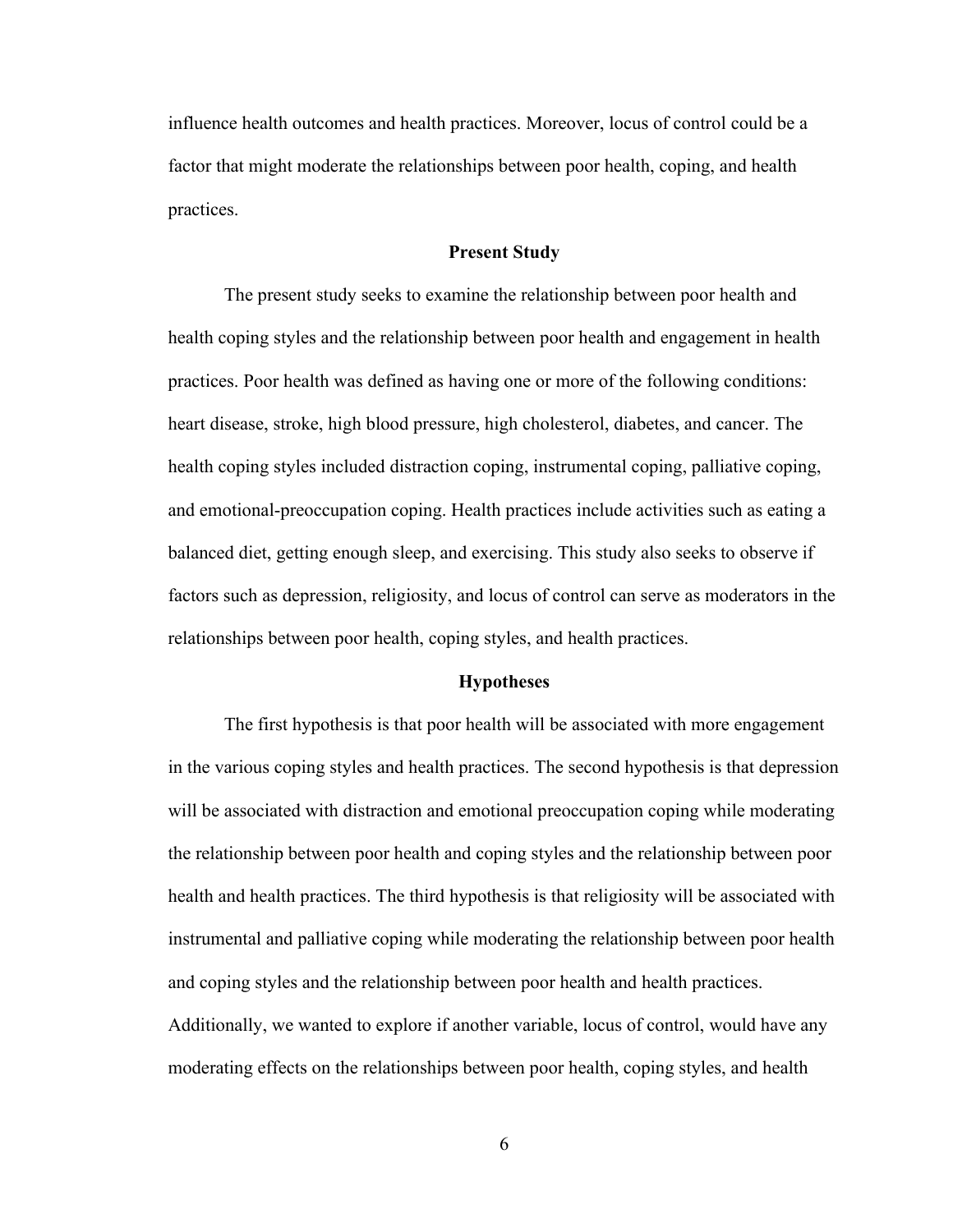<span id="page-14-0"></span>practices. Therefore, the fourth hypothesis is that locus of control will serve as a moderator in the relationship between poor health and coping styles and the relationship between poor health and health practices.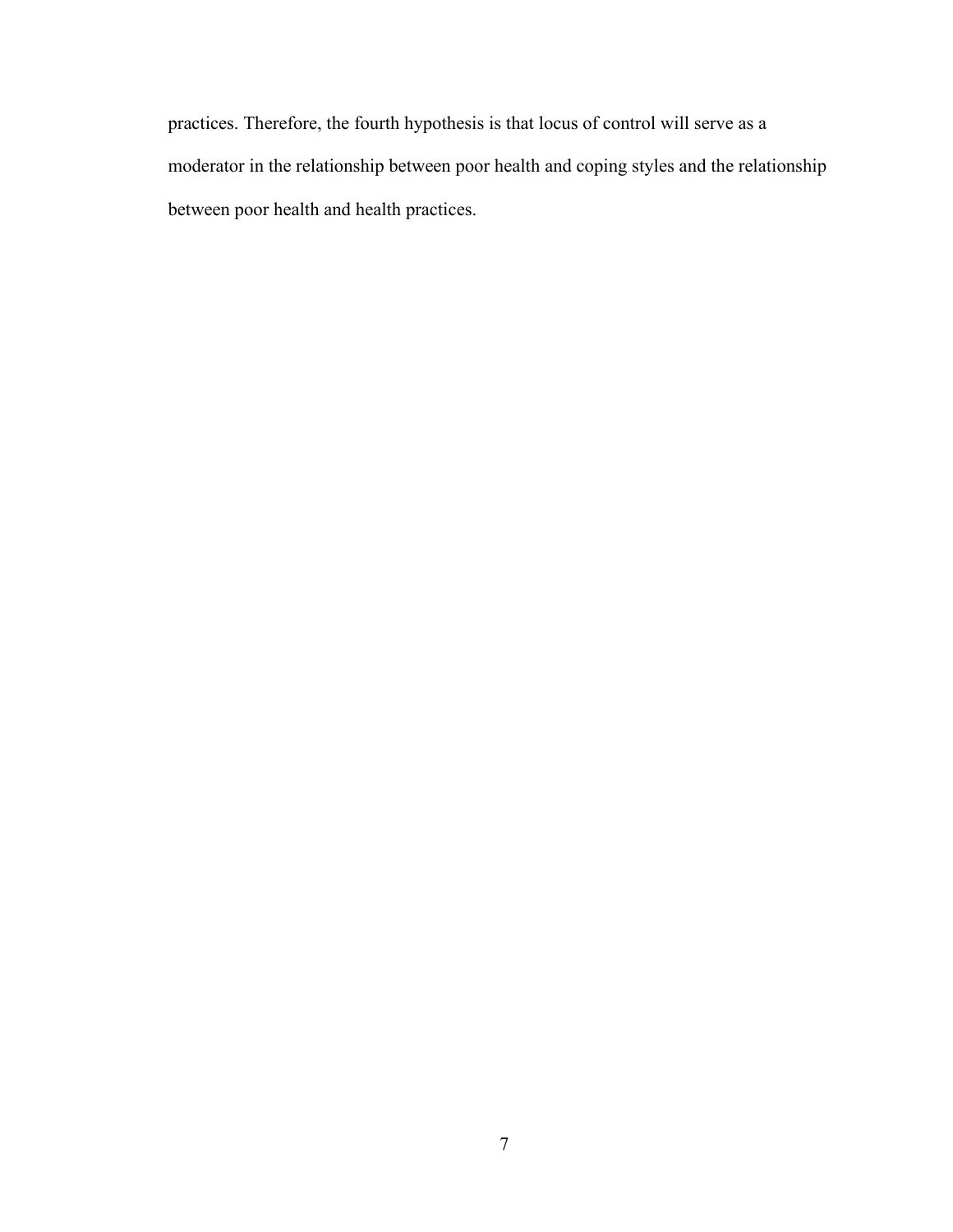#### **Method**

#### **Participants**

The data used in this study were collected by Lewis R. Goldberg at the Oregon Research Institute. The participants included individuals ( $n = 900$ ) from the Eugene-Springfield Community Sample that were recruited in 1993 using lists of homeowners. During the initial recruitment stage, the age of participants ranged from 18 to 85 (Goldberg, 2008).

#### **Measures**

The questionnaires that were used in this study include the Health Practices Questionnaire (HPQ), the Personal Attribute Survey (PAS), the Comprehensive Health Survey (CHS), and the Experimental Personality Survey (EPS). The HPQ measured three factors including health concerns, risk-avoidance, and good health practices. The data from this questionnaire were used for the health practices variable. The PAS measured factors such as locus of control, optimism, and self-esteem among many other personality factors. The data from this survey that measured locus of control were used for the locus of control variable. The measure for locus of control was developed by Levenson (1981). The CHS observed health-related coping styles, tobacco and alcohol consumption, and other factors concerning physical and mental health. The measure for health-related coping styles was formulated by Endler et al. (1998). The data from this survey that measured chronic health problems and coping styles were used in the data analysis. The EPS assessed levels of depression, spirituality, and various personality traits. The measure for depression was the revised CES- Depression Scale developed by Radloff (1977) and the measure for spirituality was the revised Expressions of Spirituality

8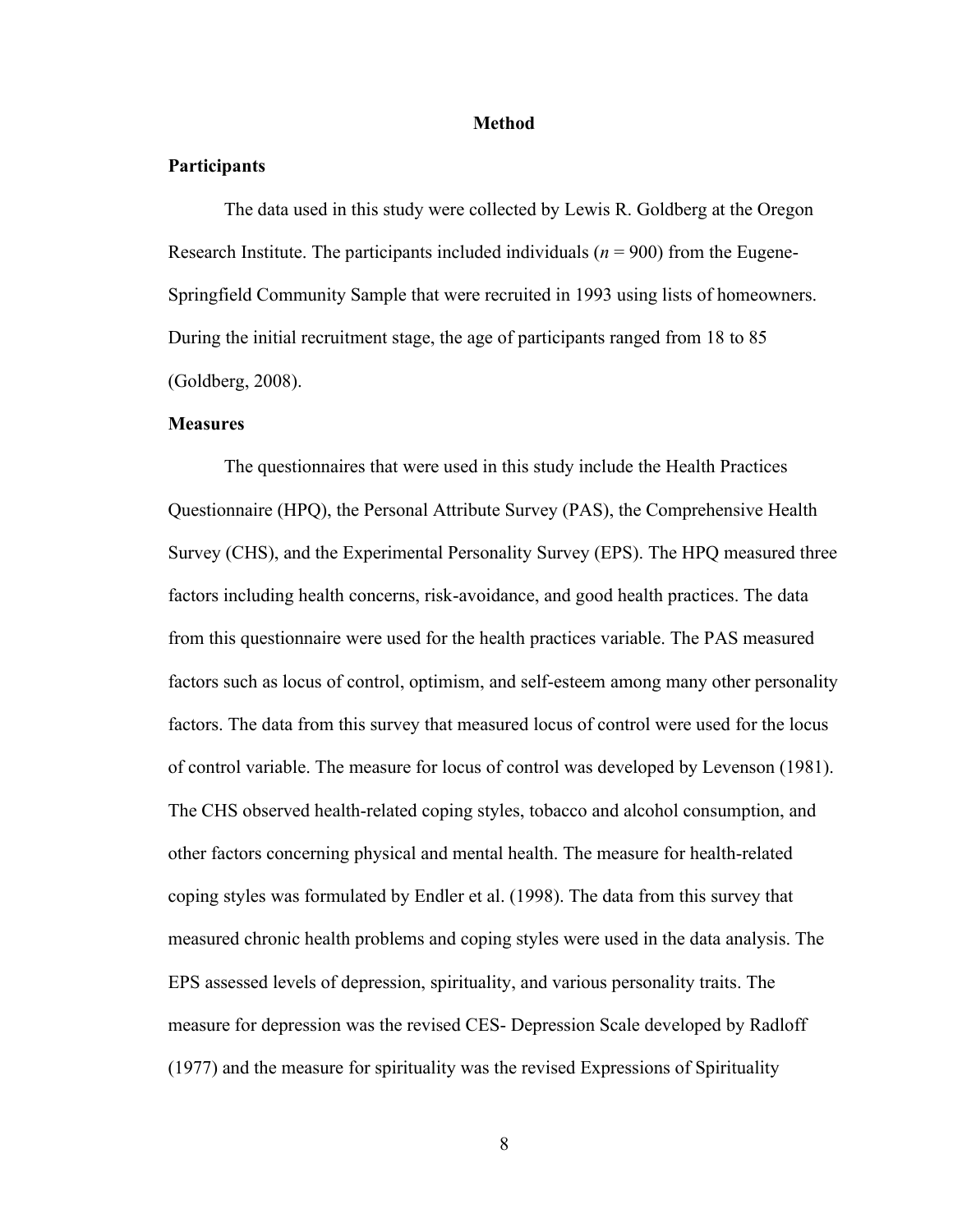Inventory formulated by MacDonald (2001). The data from this survey that measured depression and the items on the spirituality inventory that measured religiosity were used to observe levels of depression and religiosity.

The raw data and calculated scores from the questionnaires and surveys mentioned above were drawn from the Harvard Dataverse website (Goldberg & Saucier, 2018) and placed into SPSS 27 for initial observation and analysis. In SPSS, the data regarding chronic health conditions were used to create a dichotomous variable indicating whether an individual had or did not have a chronic condition. Furthermore, the items that measure depressive symptoms were added together to create a variable for depression while the items in the spirituality measure that observed religiosity were summed to create a variable measuring religiosity. The other variables including coping styles, health practices, and locus of control had scores that were already calculated on the Harvard Dataverse website. These scores were used in the data analysis.

#### **Statistical Analyses**

<span id="page-16-0"></span>Descriptive statistics and simple correlations were computed among the observed variables. The primary analysis was Structural Equation Modeling using both latent and observed variables. Continuous independent variables were mean-centered before the analyses. Overall model fit was evaluated using the Comparative Fit Index (CFI) and a model was viewed as providing acceptable fit if the CFI was greater than .90. Standardized path coefficients are reported. Maximum Likelihood estimation was used and participants with missing data were excluded from the models.

9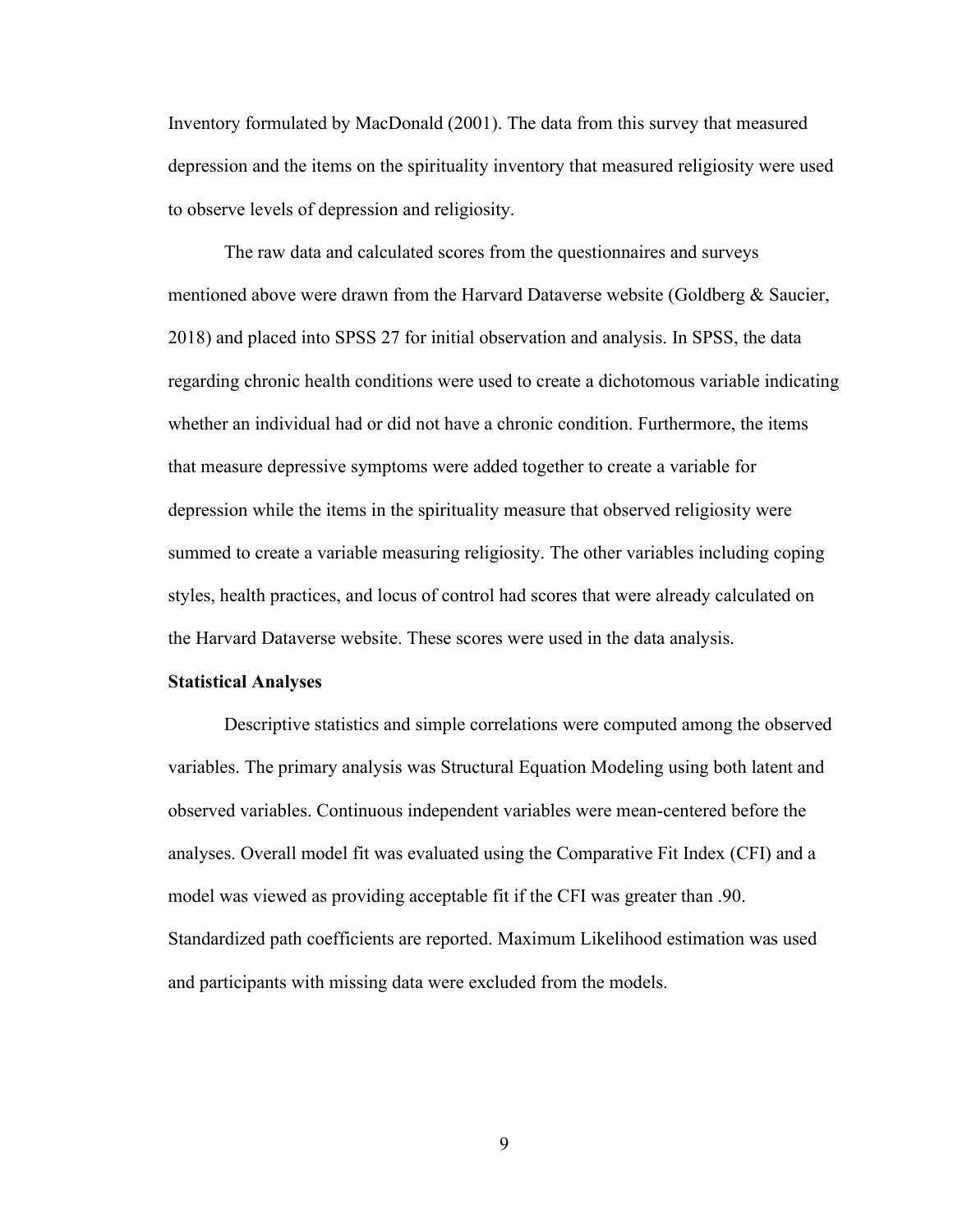#### **Results**

#### **Poor Health, Coping Styles, Health Practices, and Depression**

The descriptive statistics for the variables used in this study are displayed in Table 1 while the simple correlations between the variables are displayed in Table 2. The SEM analysis that included poor health, coping styles, health practices, and depression (*n* = 656) revealed a CFI value of 0.915. Additionally, the SEM analysis indicated that poor health was significantly associated with distraction, instrumental, and emotionalpreoccupation coping as well as health practices. The analysis also revealed that depression was associated with emotional-preoccupation coping. The standardized path coefficients are as follows: poor health and distraction coping 0.184 (*p* < 0.001), poor health and instrumental coping 0.161 (*p* < 0.001), poor health and emotionalpreoccupation coping 0.085 ( $p = 0.024$ ), poor health and health practices 0.187 ( $p <$ 0.001), and depression and emotional-preoccupation coping  $0.264$  ( $p < 0.001$ ). No moderating effect of depression on the relationships between poor health, coping styles, and health practices was observed (see Figure 1 and Table 3).

#### **Poor Health, Coping Styles, Health Practices, and Religiosity**

The SEM analysis that involved poor health, coping styles, health practices, and religiosity ( $n = 672$ ) demonstrated a CFI value of 0.946. This analysis also displayed an association between poor health and every coping style except palliative coping, as well as an association between poor health and health practices. Furthermore, the results of this analysis revealed an association between religiosity and every coping style except emotional-preoccupation coping and an association between religiosity and health practices. The standardized path coefficients included: poor health and distraction coping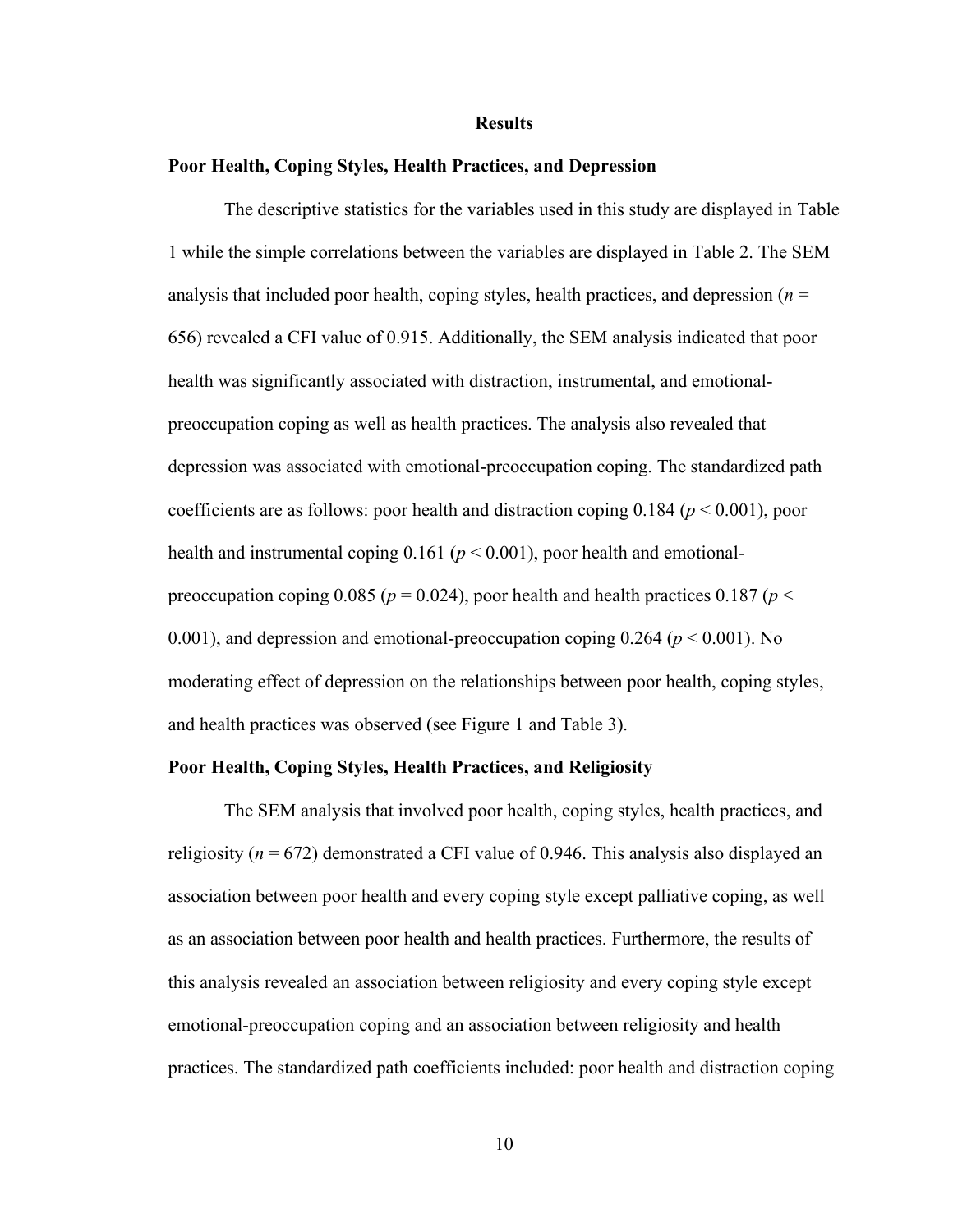0.152 ( $p < 0.001$ ), poor health and instrumental coping 0.133 ( $p < 0.001$ ), poor health and emotional-preoccupation coping  $0.086$  ( $p = 0.029$ ), poor health and health practices  $0.178$  $(p < 0.001)$ , religiosity and distraction coping 0.149 ( $p = 0.003$ ), religiosity and palliative coping 0.151 ( $p = 0.011$ ), religiosity and instrumental coping 0.149 ( $p = 0.007$ ), and religiosity and health practices  $0.320 (p \le 0.001)$ . There was no moderating effect of religiosity on the relationships between poor health, coping styles, and health practices (see Figure 2 and Table 4).

#### **Poor Health, Coping Styles, Health Practices, and Locus of Control**

<span id="page-18-0"></span>The SEM analysis with poor health, coping styles, health practices, and locus of control ( $n = 684$ ) indicated a CFI value of 0.945. This analysis showed similar associations between poor health, coping styles, and health practices. Moreover, this analysis revealed a negative association between locus of control and emotionalpreoccupation coping. The standardized path coefficients included: poor health and distraction coping 0.173 ( $p < 0.001$ ), poor health and instrumental coping 0.136 ( $p <$ 0.001), poor health and emotional-preoccupation coping  $0.103$  ( $p = 0.008$ ), poor health and health practices  $0.199 (p \le 0.001)$ , and locus of control and emotional-preoccupation coping  $-0.156$  ( $p = 0.004$ ). This analysis also demonstrated no moderating effect of locus of control on the relationships between poor health, coping styles, and health practices (see Figure 3 and Table 5).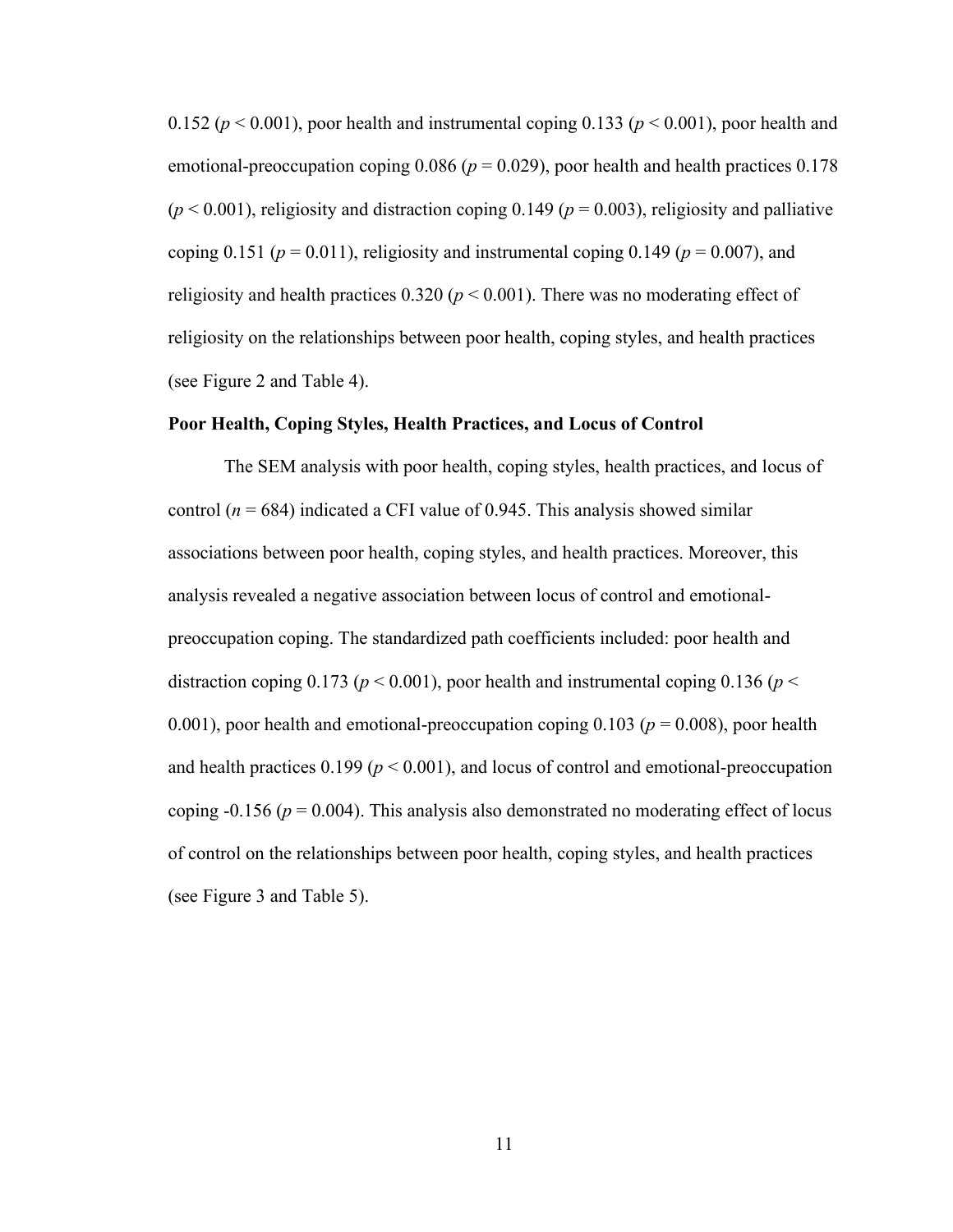#### **Discussion**

The results of the SEM analyses demonstrated that having a chronic condition had a small, positive association with engagement in distraction, instrumental, emotionalpreoccupation coping, and health practices. This partially confirms the first hypothesis in the part that postulates that poor health would be associated with more engagement in coping and health practices. The analyses also revealed a small, positive association between depression and emotional-preoccupation coping, although no moderating effect of depression on the relationships between poor health, coping styles, and health practices was found. These findings confirm the portion of the second hypothesis that stated that depression would be associated with emotional-preoccupation coping. Furthermore, the analyses exhibited small, positive associations between religiosity and distraction, palliative, and instrumental coping as well as a medium, positive association between religiosity and health practices. There was also no moderating effect of religiosity on the relationships between poor health, coping styles, and health practices. These results partially confirm the third hypothesis since religiosity was associated with instrumental and palliative coping. The last analysis revealed a small, negative association between locus of control and emotional-preoccupation coping. However, there was no moderating effect of locus of control on the relationships between poor health, coping, and health practices which left the fourth hypothesis unconfirmed.

The findings of the current study build on the findings of Olff et al. (1993) which found a relationship between instrumental coping and subjective health measures. The current study demonstrates that instrumental coping is also associated with poor health. However, this study does not examine how coping might influence improvement in

12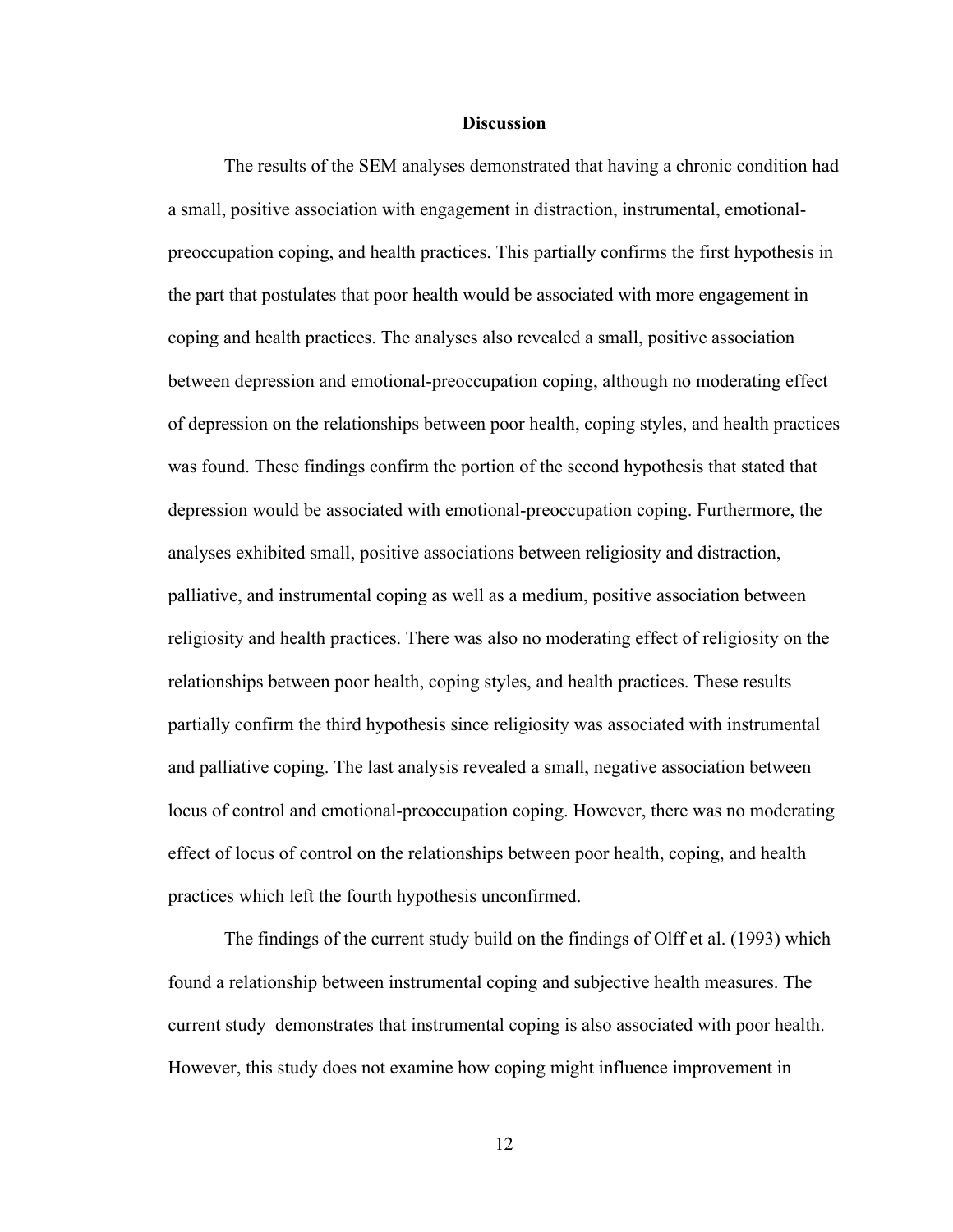health conditions which could be measured by subjective health measures such as those used by Olff et al. (1993). Cwikel et al. (1988) demonstrated that good health practices predicted less health conditions while the current study illustrates that poor health is also associated with health practices. Future research can examine how good health practices among individuals with health conditions might change over time and how these changes in turn might affect their health condition. Furthermore, Gale et al. (2008) observed a negative association between internal locus of control and self-reported poor health. Since this study used locus of control in general, future studies can attempt to examine if internal locus of control might moderate the relationships between poor health, coping styles, and health practices. A limitation of this study includes the fact that different surveys were administered at different points in time which could have influenced the results. For example, the CHS which measured health conditions and coping styles was administered during the spring of 1999 while the EPS which measured depression and religiosity was administered during the summer of 2002. Therefore, future studies can administer these surveys all at once and examine if the same relationships are found.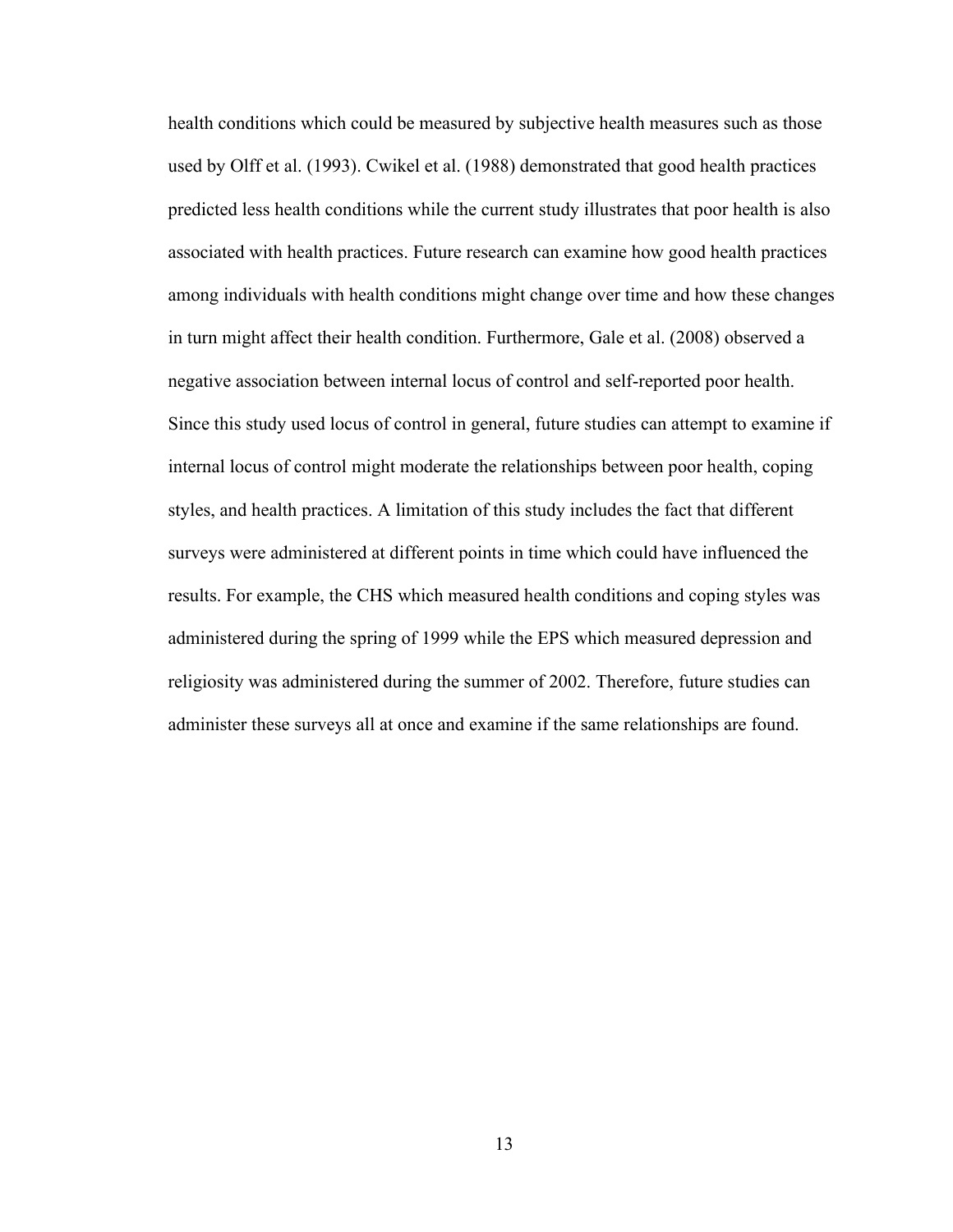*Descriptive Statistics*

| Variable                          | $\boldsymbol{n}$ | $\boldsymbol{M}$ | SD    |
|-----------------------------------|------------------|------------------|-------|
| 1. Health <sup>a</sup>            | 760              | 0.50             | 0.50  |
| 2. Depression                     | 726              | 41.21            | 13.57 |
| 3. Religiosity                    | 726              | 20.24            | 7.42  |
| 4. Total Locus of Control         | 725              | 3.89             | 0.42  |
| 5. Distraction Coping             | 748              | 2.61             | 0.80  |
| 6. Palliative Coping              | 748              | 2.71             | 0.80  |
| 7. Instrumental Coping            | 749              | 3.73             | 0.84  |
| 8. Emotional-Preoccupation Coping | 748              | 2.51             | 0.87  |
| 9. Risk Avoidance                 | 706              | 3.77             | 0.61  |
| 10. Health Concerns               | 706              | 3.39             | 0.54  |
| 11. Health Practices              | 706              | 3.81             | 0.57  |

 $a_0 =$  no chronic conditions and  $1 =$  one or more chronic conditions reported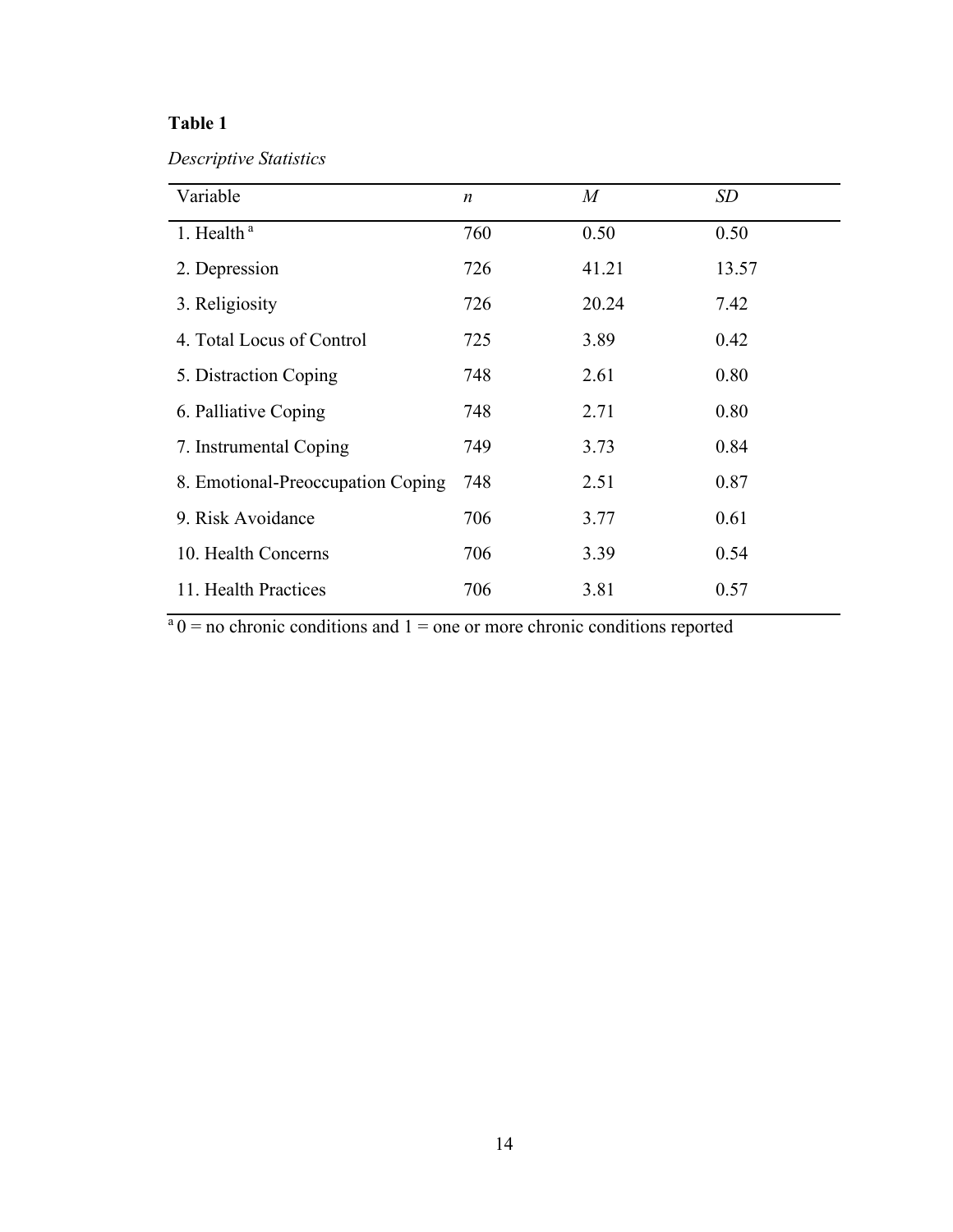*Simple Correlations* 

| Variable                                 | $\mathbf{1}$ | $\overline{2}$ | $\overline{3}$ | $\overline{4}$ | $\overline{5}$ | $\overline{6}$ | $\overline{7}$ | $\overline{8}$ | $\overline{9}$ | 10      | 11 |
|------------------------------------------|--------------|----------------|----------------|----------------|----------------|----------------|----------------|----------------|----------------|---------|----|
| 1. Health                                |              |                |                |                |                |                |                |                |                |         |    |
| 2. Depression                            | $-.01$       |                |                |                |                |                |                |                |                |         |    |
| 3. Religiosity                           | $.11**$      | $-.04$         |                |                |                |                |                |                |                |         |    |
| 4. Total<br>Locus of<br>Control          | $-.003$      | $-.25**$       | $-.05$         |                |                |                |                |                |                |         |    |
| 5. Distraction<br>Coping                 | $.18**$      | $-.03$         | $.21**$        | .04            |                |                |                |                |                |         |    |
| 6. Palliative<br>Coping                  | $-.01$       | $.09*$         | $.15**$        | $-.01$         | $.27**$        |                |                |                |                |         |    |
| 7.<br>Instrumental<br>Coping             | $.14**$      | $-.01$         | $.16**$        | $.09*$         | $.44**$        | $.29**$        |                |                |                |         |    |
| 8. Emotional-<br>Preoccupation<br>Coping | $.09*$       | $.26**$        | .05            | $-.14**$       | $.27**$        | $.26**$        | $.26**$        |                |                |         |    |
| 9. Risk<br>Avoidance                     | $.17**$      | $-.003$        | $.33**$        | $-.06$         | $.13**$        | $.17**$        | $.23**$        | $.08\,$        |                |         |    |
| 10. Health<br>Concerns                   | $.14**$      | $-.04$         | $.24**$        | $-.08$         | $.19**$        | $.22**$        | $.31**$        | $.09*$         | $.45**$        |         |    |
| 11. Health<br>Practices                  | .02          | $-.30**$       | $.11**$        | $.16**$        | $.13**$        | $.10*$         | $.17**$        | $-12**$        | $.26**$        | $.40**$ |    |

 $\mu$ <sup>\*</sup> $p$  < .05.  $\mu$ <sup>\*</sup> $p$  < .01.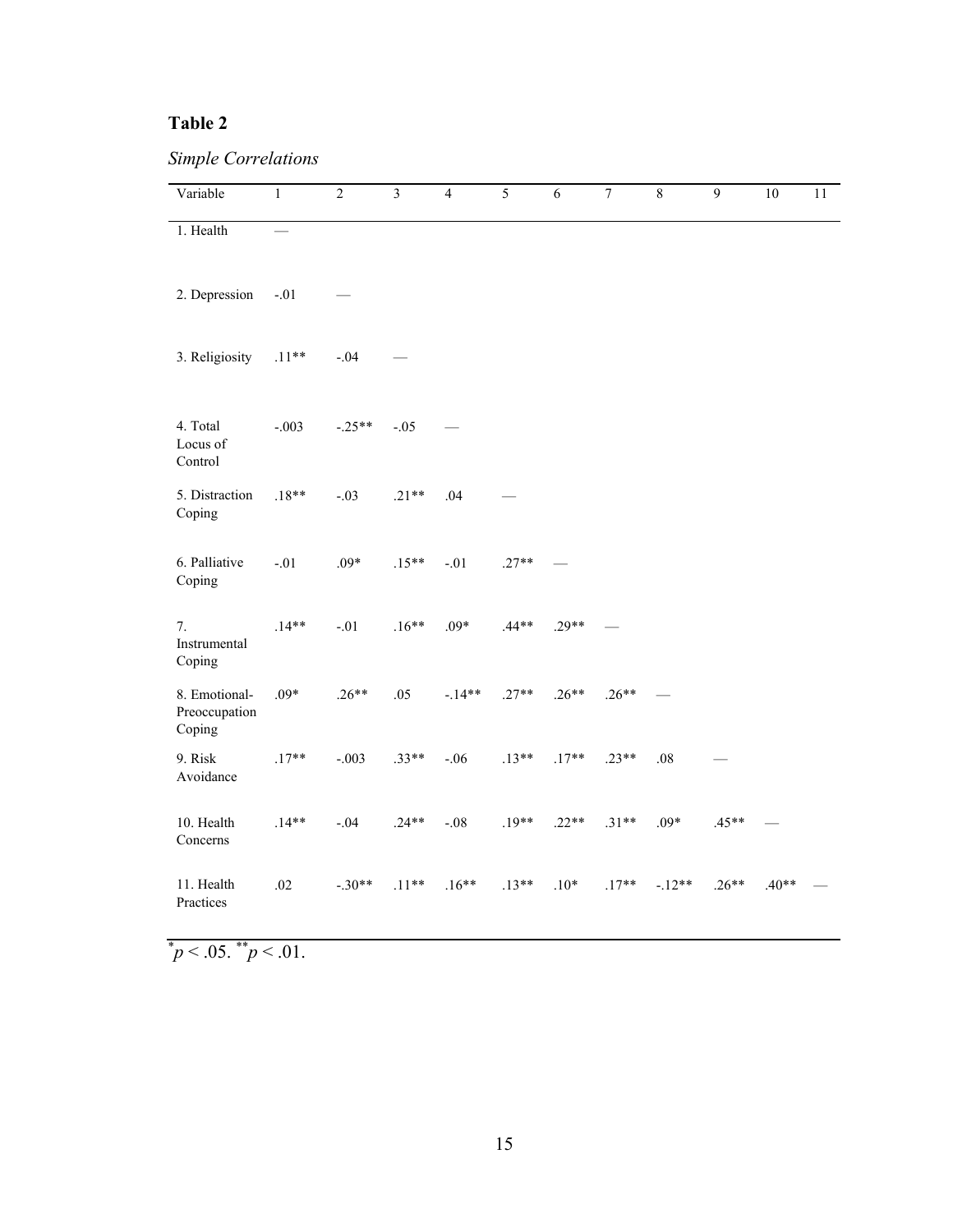|                                                           | Standardized        | SE   | 95% CI   |         | $\boldsymbol{p}$ |
|-----------------------------------------------------------|---------------------|------|----------|---------|------------------|
|                                                           | Path<br>Coefficient |      | LL       | UL      |                  |
| Health Practices and Health                               | .187                | .052 | .102     | .275    | < 001            |
| Health Practices and Depression                           | $-.089$             | .082 | $-.226$  | .049    | .281             |
| Health Practices, Health, and Depression                  | $-0.013$            | .077 | $-146$   | .110    | .866             |
| Distraction Coping and Health                             | .184                | .038 | .122     | .247    | < 0.01           |
| Distraction Coping and Depression                         | .006                | .052 | $-.079$  | .092    | .912             |
| Distraction Coping, Health, and<br>Depression             | $-.034$             | .053 | $-121$   | .053    | .519             |
| Palliative Coping and Health                              | $-.002$             | .039 | $-0.066$ | .064    | .951             |
| Palliative Coping and Depression                          | .127                | .065 | .020     | .233    | .050             |
| Palliative Coping, Health, and<br>Depression              | $-.039$             | .057 | $-.135$  | .053    | .491             |
| <b>Instrumental Coping and Health</b>                     | .161                | .038 | .098     | .223    | < 001            |
| <b>Instrumental Coping and Depression</b>                 | .042                | .056 | $-.052$  | .134    | .451             |
| Instrumental Coping, Health, and<br>Depression            | $-.089$             | .055 | $-.183$  | $-.002$ | .107             |
| Emotional-Preoccupation Coping and<br>Health              | .085                | .038 | .023     | .148    | .024             |
| Emotional-Preoccupation Coping and<br>Depression          | .264                | .055 | .177     | .357    | < 001            |
| Emotional-Preoccupation Coping,<br>Health, and Depression | .009                | .056 | $-.086$  | .100    | .877             |

*Moderator Analysis: Poor Health, Coping Styles, Health Practices, and Depression*

*Note.*  $n = 656$ . *SE* = standard error. CI = confidence interval; *LL* = lower limit; *UL* = upper limit.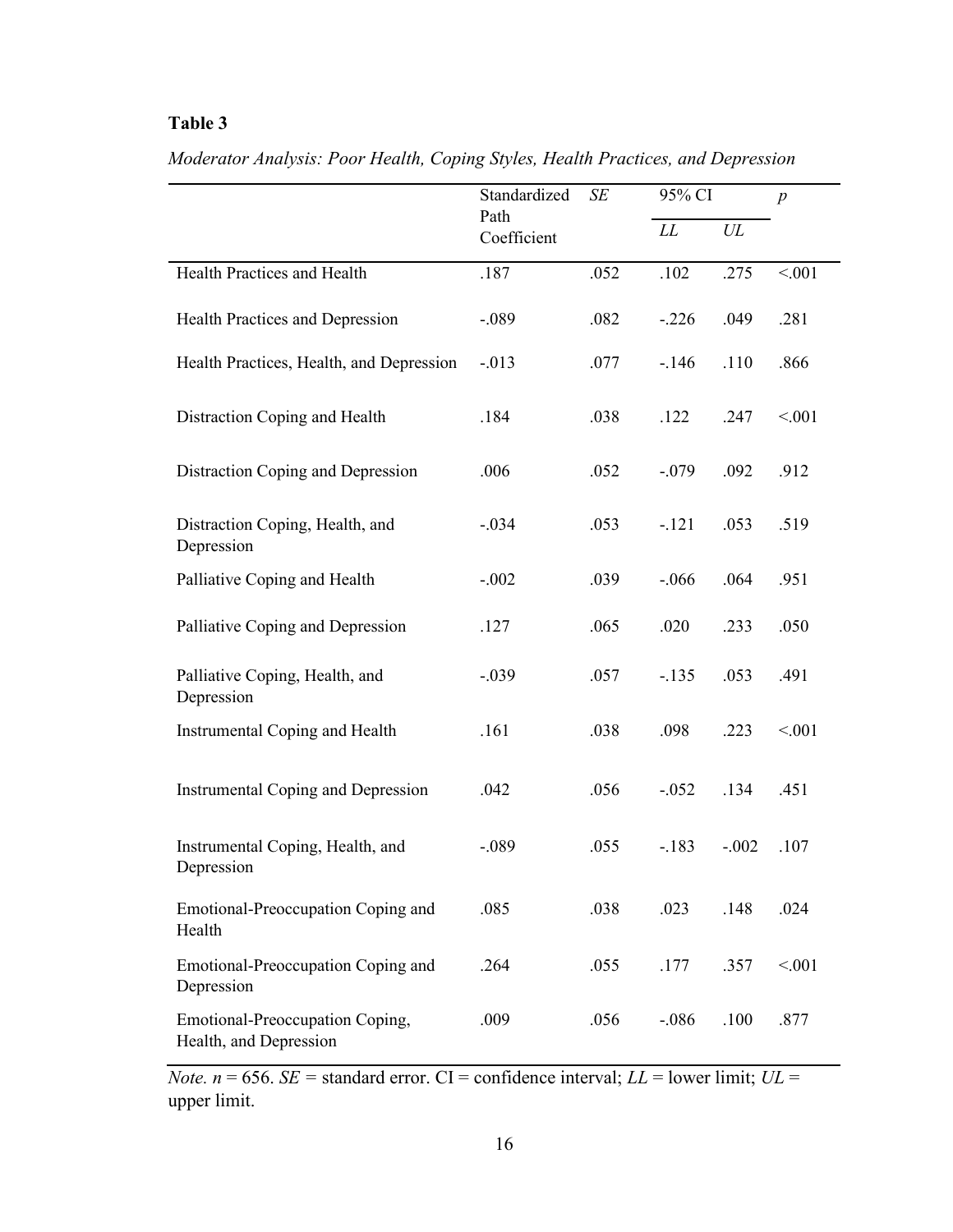|                                                            | Standardized<br>SE  |      | 95% CI  |      | $\boldsymbol{p}$ |
|------------------------------------------------------------|---------------------|------|---------|------|------------------|
|                                                            | Path<br>Coefficient |      | LL      | UL   |                  |
| Health Practices and Health                                | .178                | .050 | .098    | .263 | < 0.01           |
| Health Practices and Religiosity                           | .320                | .075 | .191    | .437 | < 0.01           |
| Health Practices, Health, and Religiosity                  | .071                | .068 | $-.042$ | .184 | .303             |
| Distraction Coping and Health                              | .152                | .038 | .090    | .214 | < 0.01           |
| Distraction Coping and Religiosity                         | .149                | .050 | .067    | .232 | .003             |
| Distraction Coping, Health, and<br>Religiosity             | .059                | .050 | $-.022$ | .141 | .238             |
| Palliative Coping and Health                               | $-.035$             | .038 | $-.098$ | .029 | .367             |
| Palliative Coping and Religiosity                          | .151                | .059 | .051    | .246 | .011             |
| Palliative Coping, Health, and Religiosity                 | $-.002$             | .053 | $-.087$ | .088 | .973             |
| Instrumental Coping and Health                             | .133                | .038 | .069    | .196 | < 0.01           |
| <b>Instrumental Coping and Religiosity</b>                 | .149                | .055 | .054    | .238 | .007             |
| Instrumental Coping, Health, and<br>Religiosity            | .005                | .053 | $-.079$ | .095 | .922             |
| Emotional-Preoccupation Coping and<br>Health               | .086                | .039 | .021    | .150 | .029             |
| Emotional-Preoccupation Coping and<br>Religiosity          | .038                | .053 | $-.048$ | .124 | .467             |
| Emotional-Preoccupation Coping,<br>Health, and Religiosity | $-.003$             | .053 | $-.091$ | .084 | .955             |

*Moderator Analysis: Poor Health, Coping Styles, Health Practices, and Religiosity*

*Note.*  $n = 672$ . *SE* = standard error. CI = confidence interval; *LL* = lower limit; *UL* = upper limit.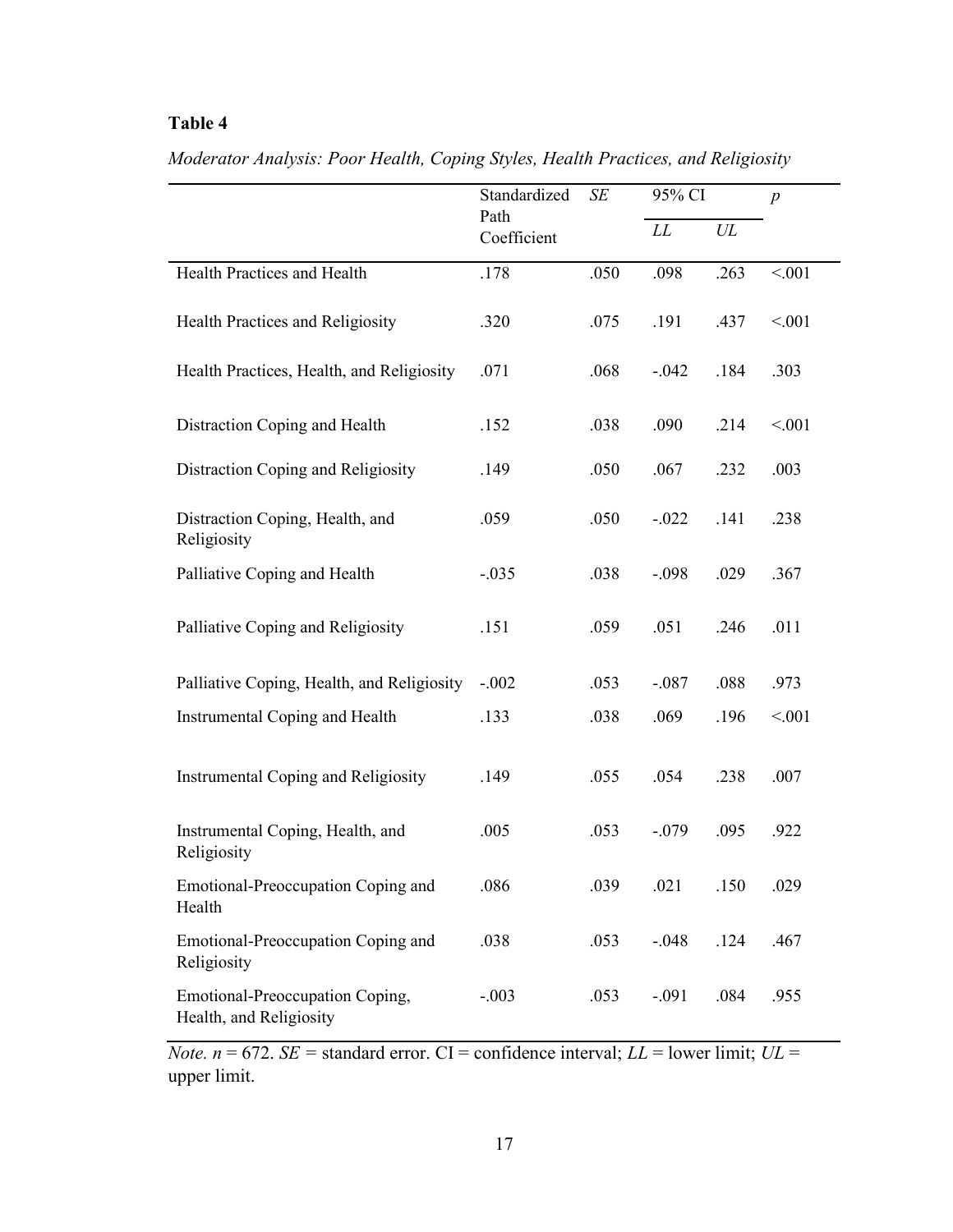|                                                                 | Standardized        | SE   | 95% CI  |         | $\boldsymbol{p}$ |
|-----------------------------------------------------------------|---------------------|------|---------|---------|------------------|
|                                                                 | Path<br>Coefficient |      | LL      | UL      |                  |
| Health Practices and Health                                     | .199                | .050 | .119    | .280    | < 001            |
| Health Practices and Locus of Control                           | $-.093$             | .072 | $-213$  | .025    | .195             |
| Health Practices, Health, and Locus of<br>Control               | .038                | .069 | $-.077$ | .153    | .583             |
| Distraction Coping and Health                                   | .173                | .038 | .109    | .235    | < 001            |
| Distraction Coping and Locus of Control                         | $-.007$             | .057 | $-.102$ | .085    | .907             |
| Distraction Coping, Health, and Locus of<br>Control             | .060                | .055 | $-.028$ | .152    | .275             |
| Palliative Coping and Health                                    | $-0.014$            | .039 | $-.078$ | .049    | .717             |
| Palliative Coping and Locus of Control                          | $-.041$             | .069 | $-158$  | .069    | .558             |
| Palliative Coping, Health, and Locus of<br>Control              | .038                | .063 | $-.061$ | .146    | .543             |
| Instrumental Coping and Health                                  | .136                | .037 | .075    | .197    | < 001            |
| Instrumental Coping and Locus of<br>Control                     | .061                | .061 | $-.039$ | .162    | .318             |
| Instrumental Coping, Health, and Locus<br>of Control            | .035                | .059 | $-.061$ | .133    | .559             |
| Emotional-Preoccupation Coping and<br>Health                    | .103                | .038 | .038    | .165    | .008             |
| Emotional-Preoccupation Coping and<br>Locus of Control          | $-156$              | .054 | $-.244$ | $-.068$ | .004             |
| Emotional-Preoccupation Coping,<br>Health, and Locus of Control | .028                | .056 | $-.060$ | .125    | .621             |

*Moderator Analysis: Poor Health, Coping Styles, Health Practices, and Locus of Control*

*Note.*  $n = 684$ . *SE* = standard error. CI = confidence interval; *LL* = lower limit; *UL* = upper limit.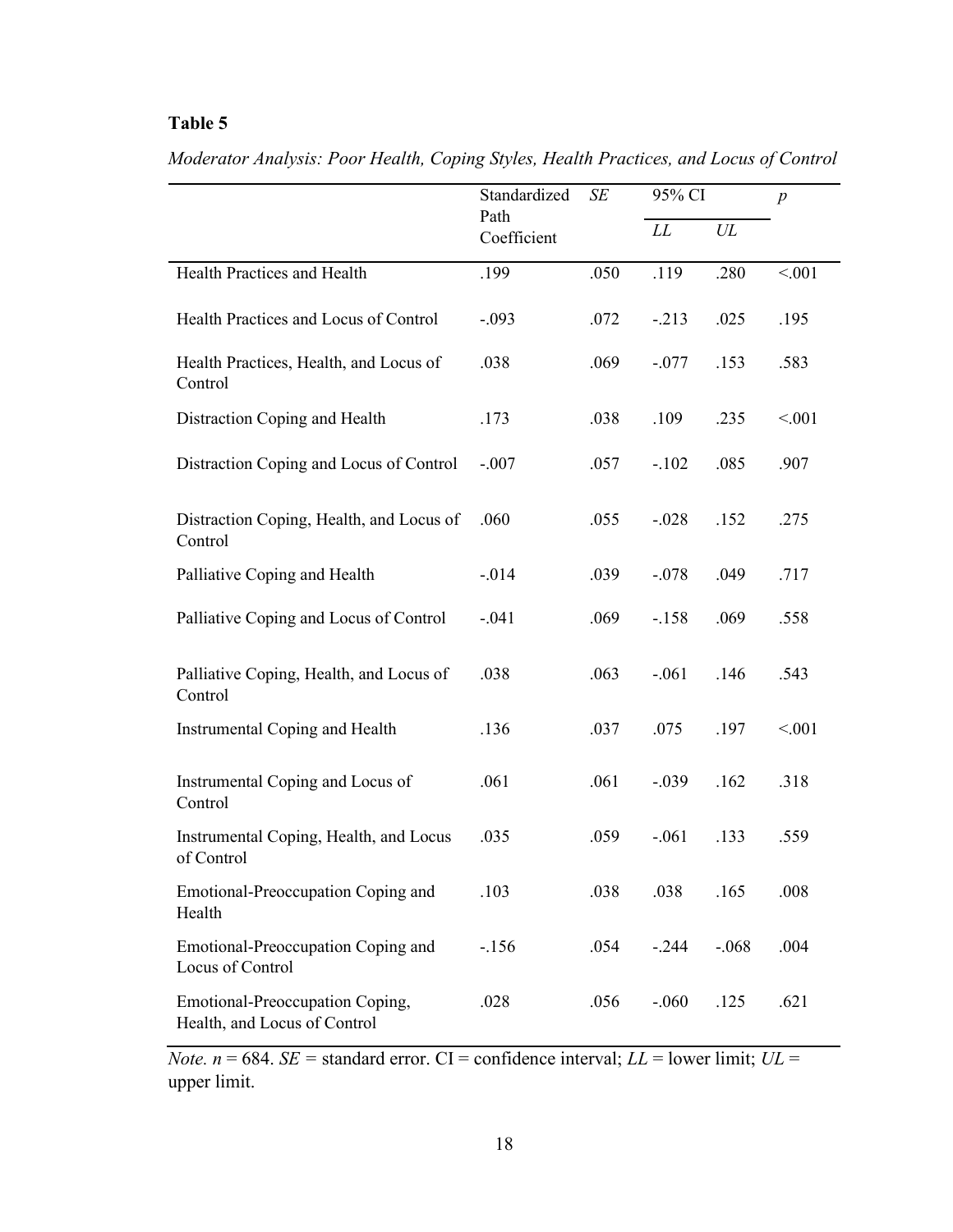# **Figure 1**

*Associations between Poor Health, Coping Styles, Health Practices, and Depression*



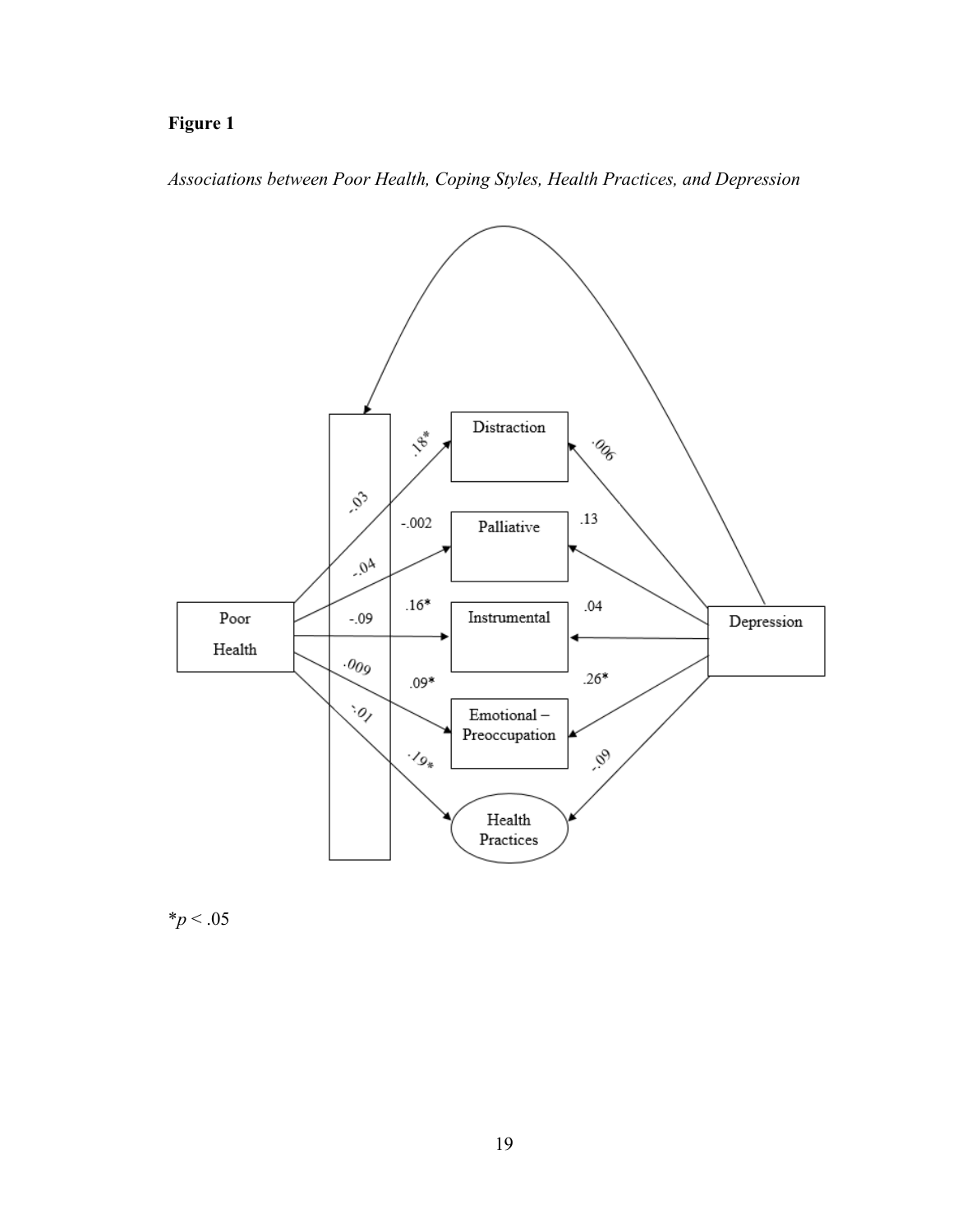## **Figure 2**

*Associations between Poor Health, Coping Styles, Health Practices, and Religiosity*



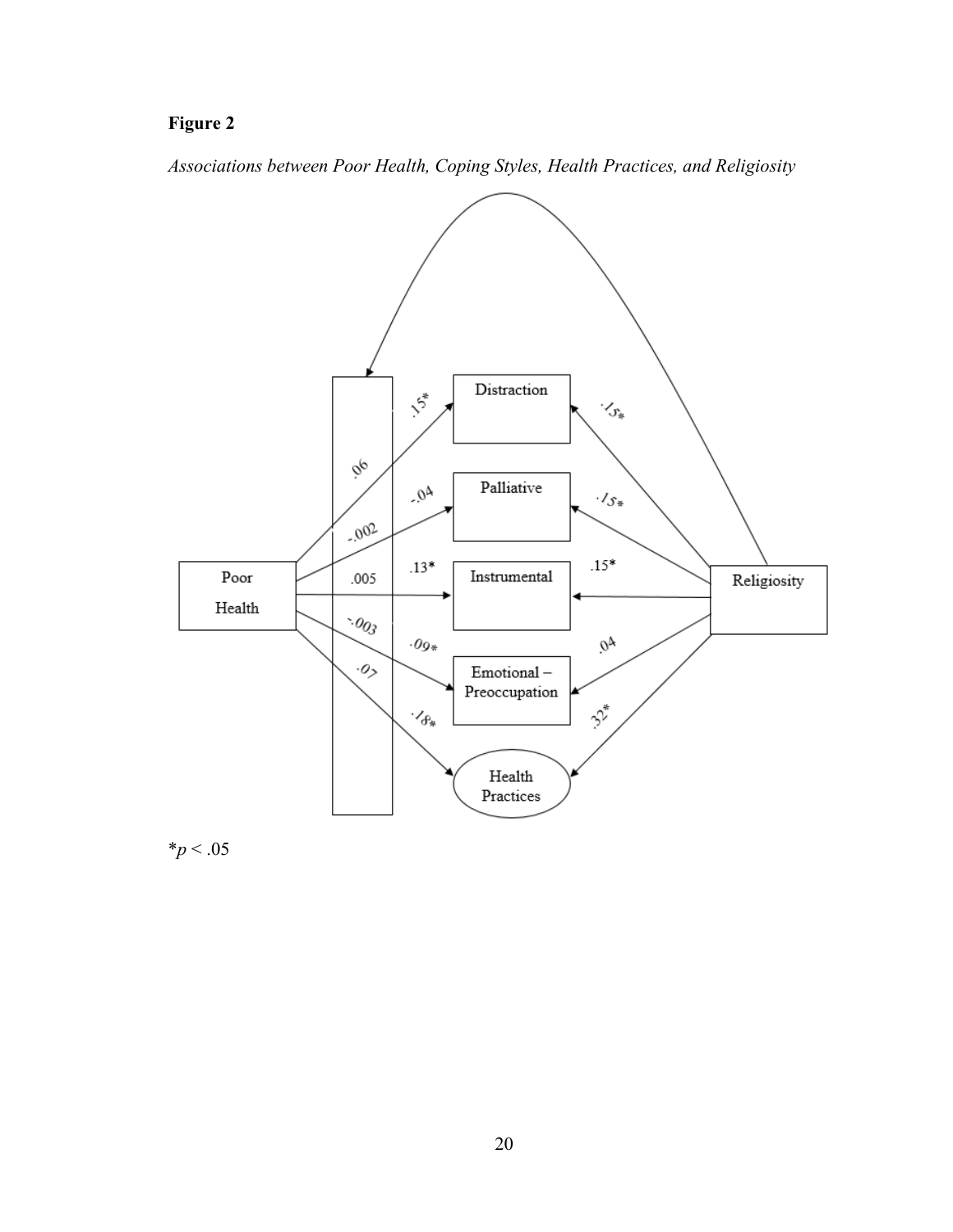## **Figure 3**

*Associations between Poor Health, Coping Styles, Health Practices, and Locus of* 

*Control*



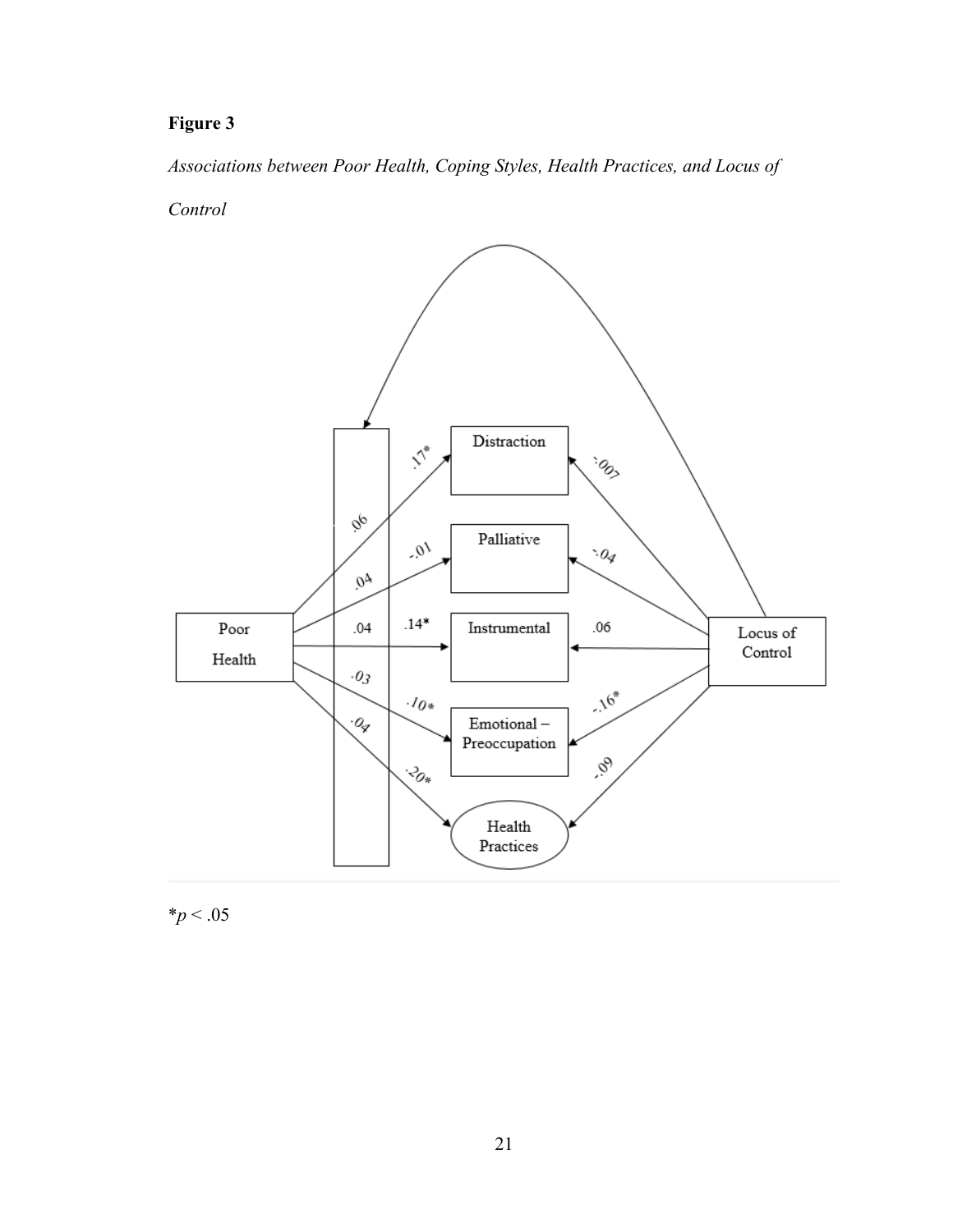#### **REFERENCES**

- <span id="page-29-0"></span>Boersma, P., Black, L. I., & Ward, B. W. (2020, September 17). *Prevalence of multiple chronic conditions among US adults, 2018*. Centers for Disease Control and Prevention. Retrieved October 15, 2021, from https://www.cdc.gov/pcd/issues/2020/20\_0130.htm.
- Cooper, A. D., Warner, S. G., Rivera, A. C., Rull, R. P., Adler, A. B., Faix, D. J., Neff, R., Deagle, E. A., Caserta, R. J., & LeardMann, C. A. (2020). Mental health, physical health, and health-related behaviors of US Army Special Forces. *PLoS ONE*, *15*(6). https://doi-org.jerome.stjohns.edu/10.1371/journal.pone.0233560
- Clark, E. M., Williams, B. R., Huang, J., Roth, D. L., & Holt, C. L. (2018). A longitudinal study of religiosity, spiritual health locus of control, and health behaviors in a national sample of African Americans. *Journal of Religion and Health*, *57*(6), 2258–2278. https://doi-org.jerome.stjohns.edu/10.1007/s10943- 017-0548-0
- Cosci, F., Fava, G. A., & Sonino, N. (2015). Mood and anxiety disorders as early manifestations of medical illness: A systematic review. *Psychotherapy and Psychosomatics, 84*(1), 22-29.

http://dx.doi.org.jerome.stjohns.edu:81/10.1159/000367913

Cwikel, J. G., Dielman, T. E., Kirscht, J. P., & Israel, B. A. (1988). Mechanisms of psychosocial effects on health: The role of social integration, coping style and health behavior. *Health Education Quarterly*, *15*(2), 151–173. https://doiorg.jerome.stjohns.edu/10.1177/109019818801500202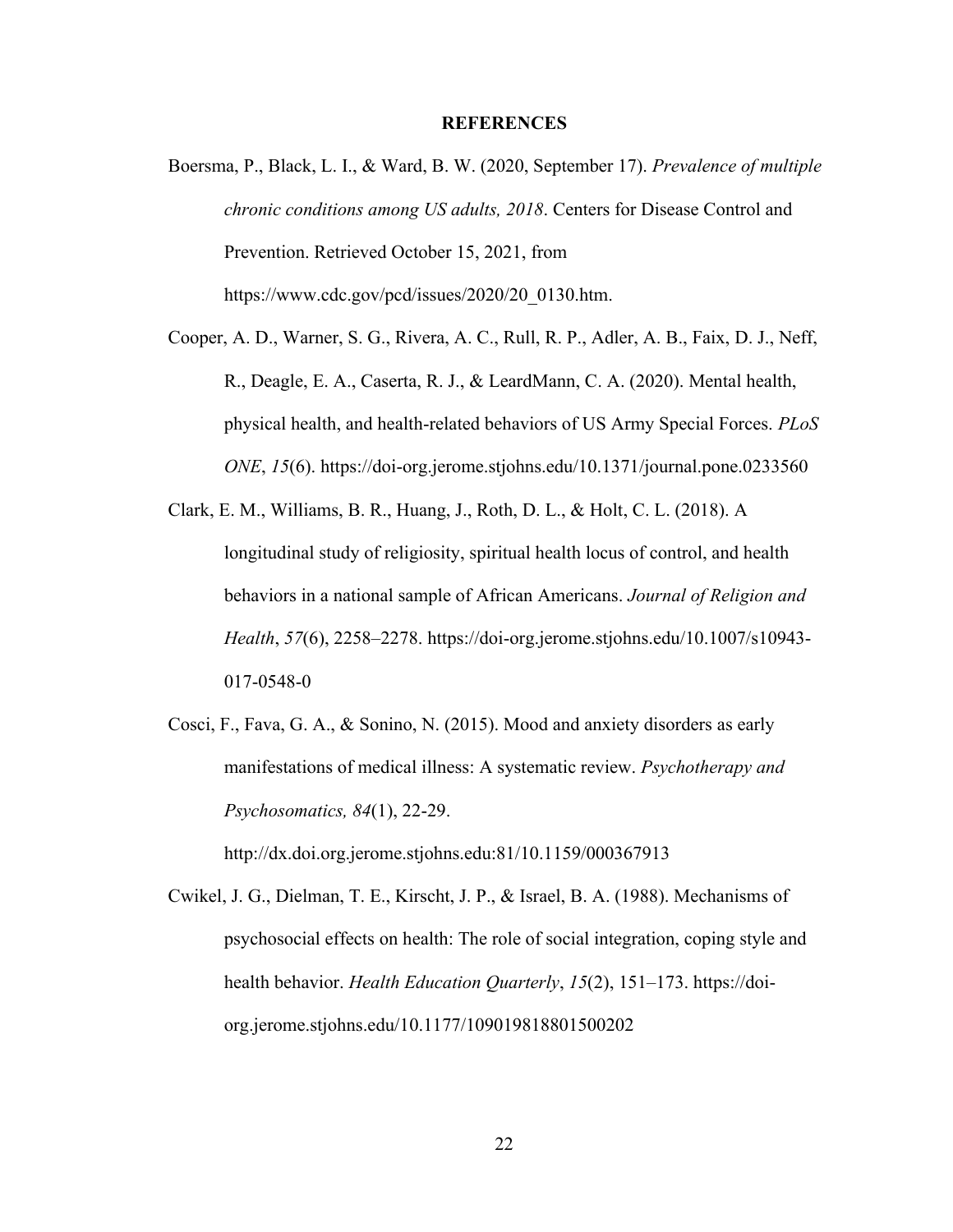Endler, N. S., Parker, J. D. A., & Summerfeldt, L. J. (1993). Coping with health problems: Conceptual and methodological issues. *Canadian Journal of Behavioural Science/Revue Canadienne Des Sciences Du Comportement, 25*(3), 384-399. http://dx.doi.org.jerome.stjohns.edu/10.1037/h0078843

Endler, N. S., Parker, J. D. A., & Summerfeldt, L. J. (1998). Coping with health problems: Developing a reliable and valid multidimensional measure. *Psychological Assessment*, *10*(3), 195–205. https://doiorg.jerome.stjohns.edu/10.1037/1040-3590.10.3.195

Gale, C. R., Batty, G. D., & Deary, I. J. (2008). Locus of control at age 10 years and health outcomes and behaviors at age 30 years: The 1970 British Cohort Study. *Psychosomatic Medicine, 70*(4), 397-403.

http://dx.doi.org/10.1097/PSY.0b013e31816a719e

- GBD 2017 Disease and Injury Incidence and Prevalence Collaborators (2018). Global, regional, and national incidence, prevalence, and years lived with disability for 354 diseases and injuries for 195 countries and territories, 1990–2017: A systematic analysis for the Global Burden of Disease Study 2017. *The Lancet,*  392, 1789-858. https://doi.org/10.1016/S0140-6736(18)32279-7
- Gellis, Z. D., & Taguchi, A. (2004). Depression and health status among communitydwelling Japanese American elderly. *Clinical Gerontologist: The Journal of Aging and Mental Health*, *27*(3), 23–38. https://doiorg.jerome.stjohns.edu/10.1300/J018v27n03\_03
- Goldberg, L. R. (2008). (rep.). *The Eugene-Springfield Community Sample: Information Available from the Research Participants* (1st ed., Vol. 48, pp. 1–19).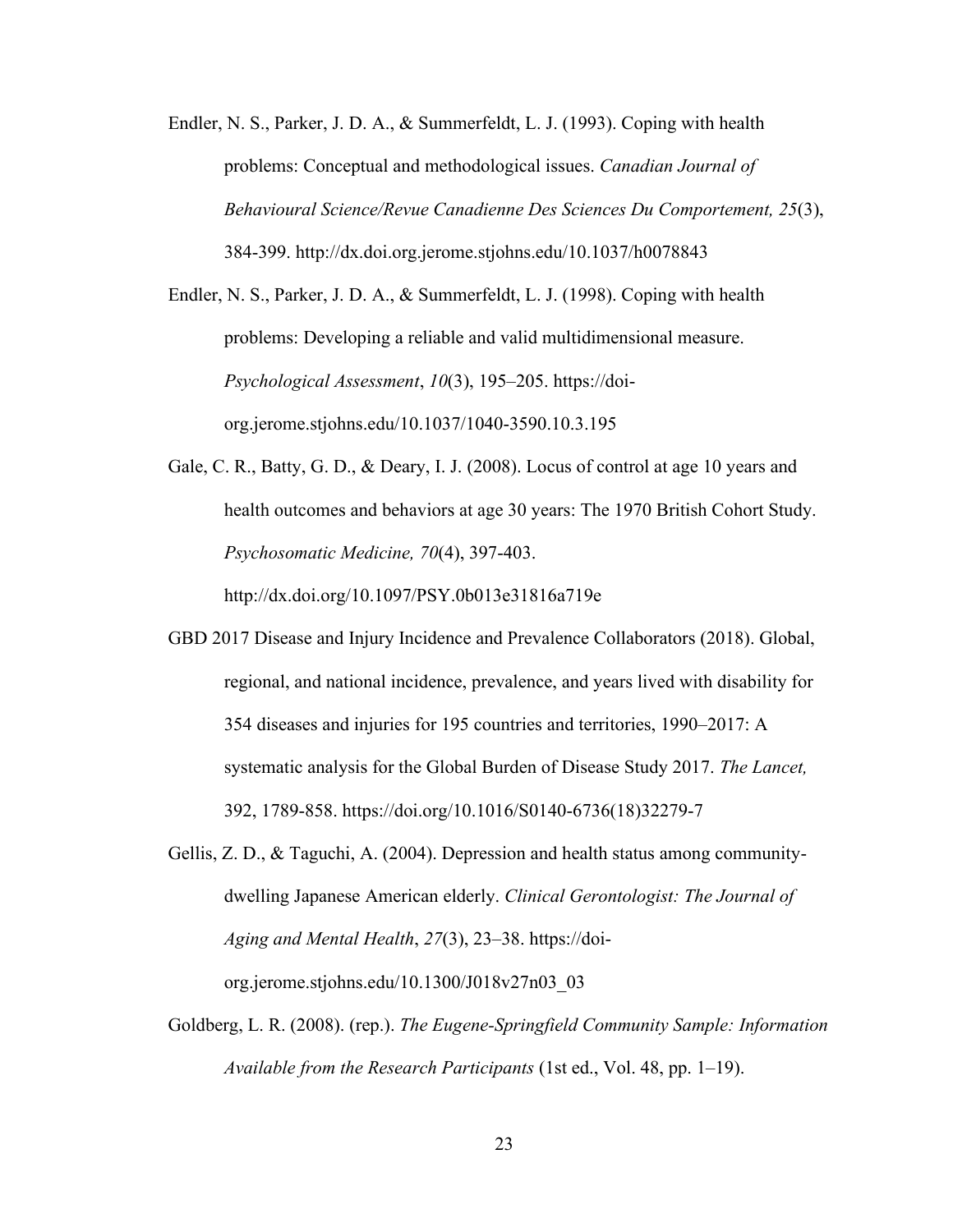- Goldberg, L. R., & Saucier, G. (2018). Eugene-Springfield Community sample. Retrieved November 5, 2021, from https://dataverse.harvard.edu/dataverse/ESCS-Data.
- Hossain, S., Anjum, A., Hasan, M. T., Uddin, M. E., Hossain, M. S., & Sikder, M. T. (2020). Self-perception of physical health conditions and its association with depression and anxiety among Bangladeshi university students. *Journal of Affective Disorders*, *263*, 282–288. https://doiorg.jerome.stjohns.edu/10.1016/j.jad.2019.11.153
- Levenson, H. (1981). Differentiating among internality, powerful others, and chance. In H. M. Lefcourt (Ed.), Research with the locus of control construct (Vol. 1, pp. 15- 63). New York: Academic Press.
- MacDonald, D. A. (2001). The development of a comprehensive factor analytically derived

measure of spirituality and its relationship to psychological functioning. Dissertation Abstracts International, 61 (9), 4993B.

Niles, A. N., & O'Donovan, A. (2019). Comparing anxiety and depression to obesity and smoking as predictors of major medical illnesses and somatic symptoms. *Health Psychology, 38*(2), 172-181.

http://dx.doi.org.jerome.stjohns.edu:81/10.1037/hea0000707

Olff, M., Brosschot, J. F., & Godaert, G. (1993). Coping styles and health. *Personality and Individual Differences*, *15*(1), 81–90. https://doiorg.jerome.stjohns.edu/10.1016/0191-8869(93)90044-4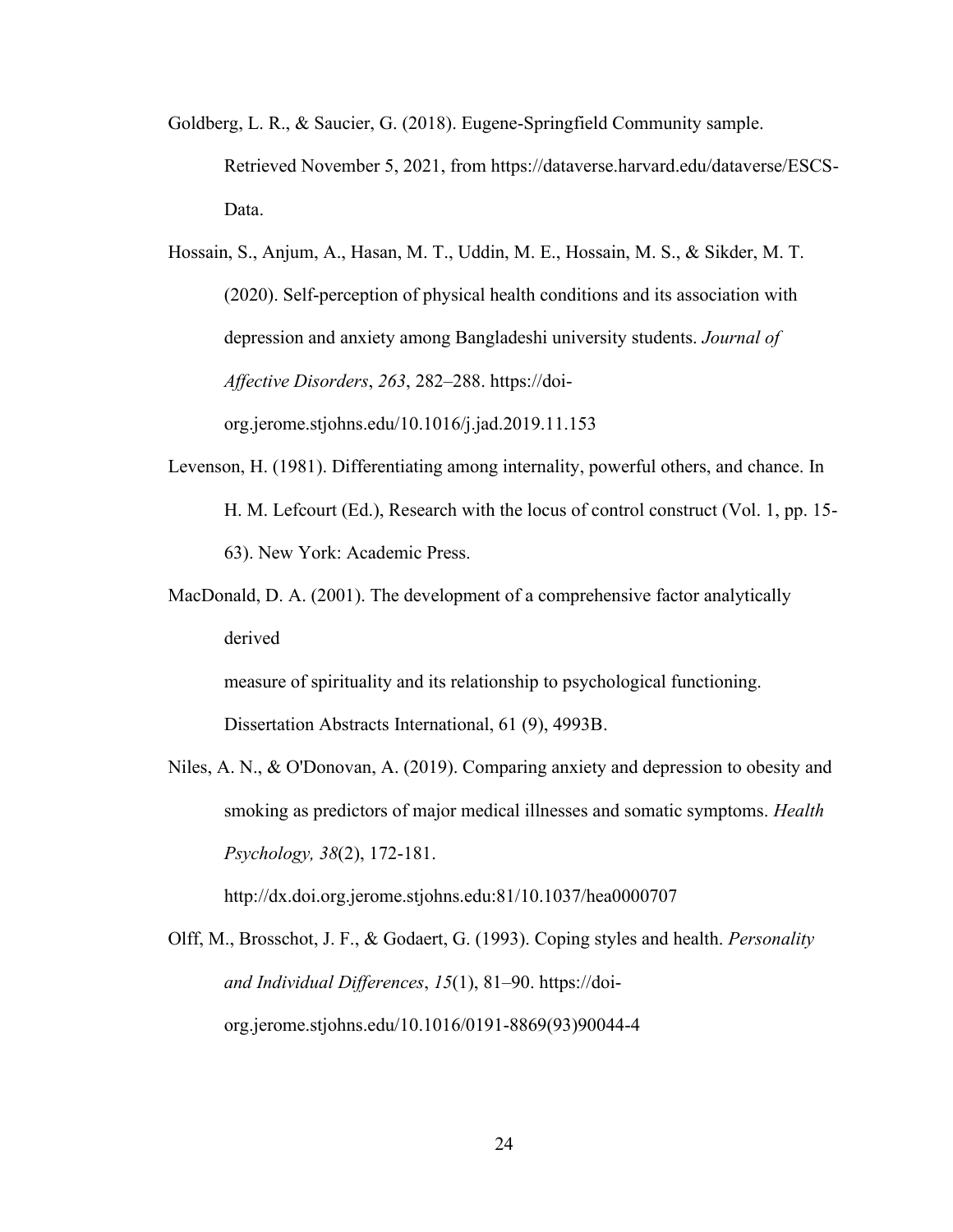- Park, C. L., & Adler, N. E. (2003). Coping style as a predictor of health and well-being across the first year of medical school. *Health Psychology, 22*(6), 627-631. http://dx.doi.org.jerome.stjohns.edu:81/10.1037/0278-6133.22.6.627
- Radloff, L. S. (1977). The CES-D Scale: A self-report depression scale for research in the general population. *Applied Psychological Measurement*, *1*, 385-401

Rieckmann, N., Gerin, W., Kronish, I. M., Burg, M. M., Chaplin, W. F., Kong, G., Lespérance, F., & Davidson, K. W. (2006). Course of depressive symptoms and medication adherence after acute coronary syndromes. *Journal of the American College of Cardiology*, *48*(11), 2218–2222.

https://doi.org/10.1016/j.jacc.2006.07.063

- Rodríguez-Galán, M. B., & Falcón, L. M. (2018). Religion as a coping mechanism for health problems and depression among aging Puerto Ricans on the Mainland. *Journal of Religion, Spirituality & Aging*, *30*(2), 130–153. https://doiorg.jerome.stjohns.edu/10.1080/15528030.2017.1413031
- Speed, D. (2018). Mixed blessings? Religion/spirituality predicts better and worse screening behaviours. *Journal of Religion and Health*, *57*(1), 366–383. https://doi-org.jerome.stjohns.edu/10.1007/s10943-017-0493-y
- Stanton, R., Scott, D., & Happell, B. (2016). Low knowledge of physical health behaviours is associated with poor diet and chronic illness in adults. *Australian Journal of Primary Health*, *22*(3), 226–232. https://doiorg.jerome.stjohns.edu/10.1071/PY14132
- Wallhagen, M. I., Strawbridge, W. J., Kaplan, G. A., & Cohen, R. D. (1994). Impact of internal health locus of control on health outcomes for older men and women: A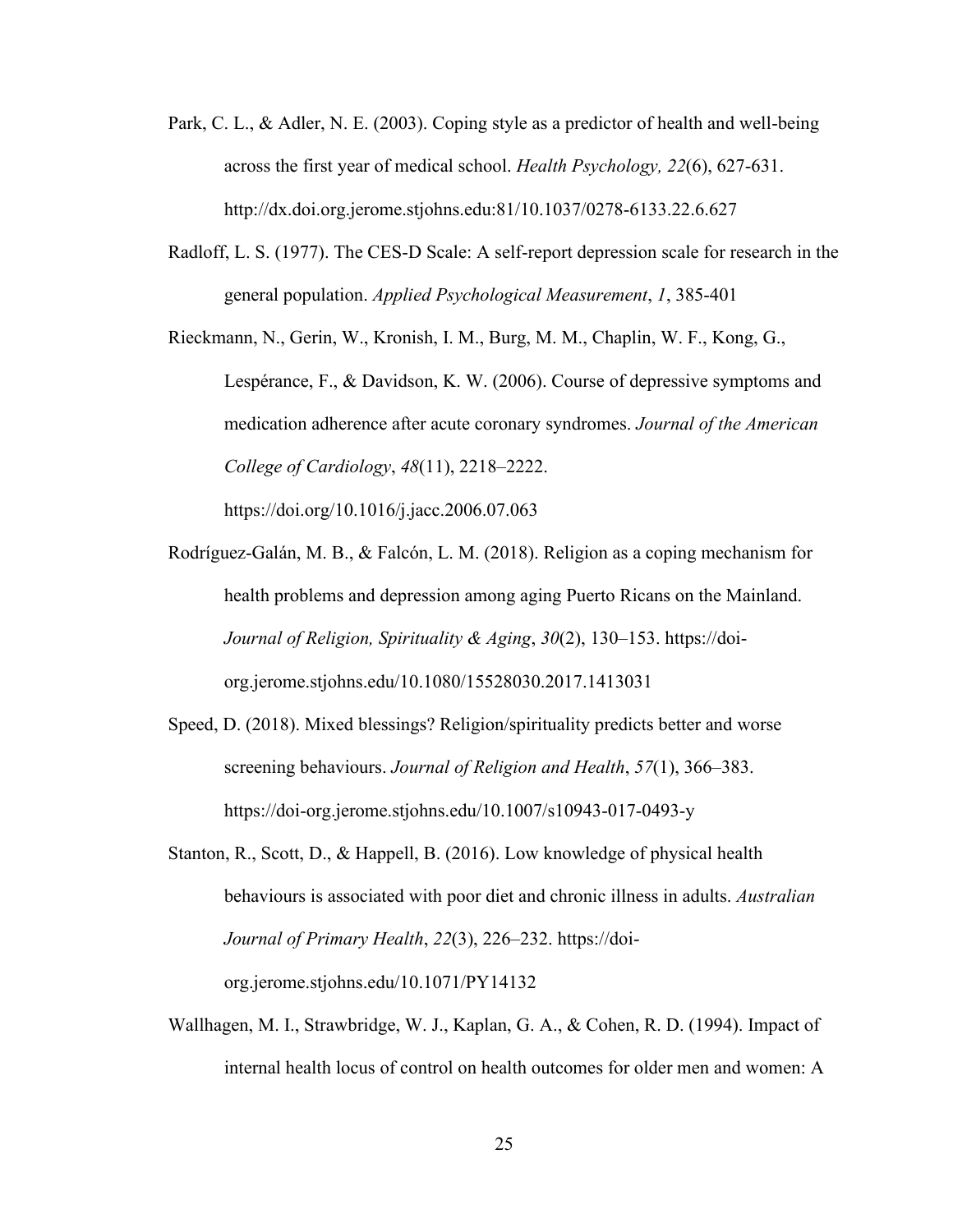longitudinal perspective. *The Gerontologist, 34*(3), 299-306. http://dx.doi.org/10.1093/geront/34.3.299

- Willis, L., Goodwin, J., Lee, K., Mosqueda, L., Garry, P., Liu, P., Linn, R., & Wayne, S. (1997). Impact of psychosocial factors on health outcomes in the elderly: A prospective study. *Journal of Aging and Health, 9*(3), 396-414. http://dx.doi.org/10.1177/089826439700900307
- Wink, P., Dillon, M., & Larsen, B. (2005). Religion as moderator of the depressionhealth connection. *Research on Aging*, *27*(2), 197–220. https://doi.org/10.1177/0164027504270483